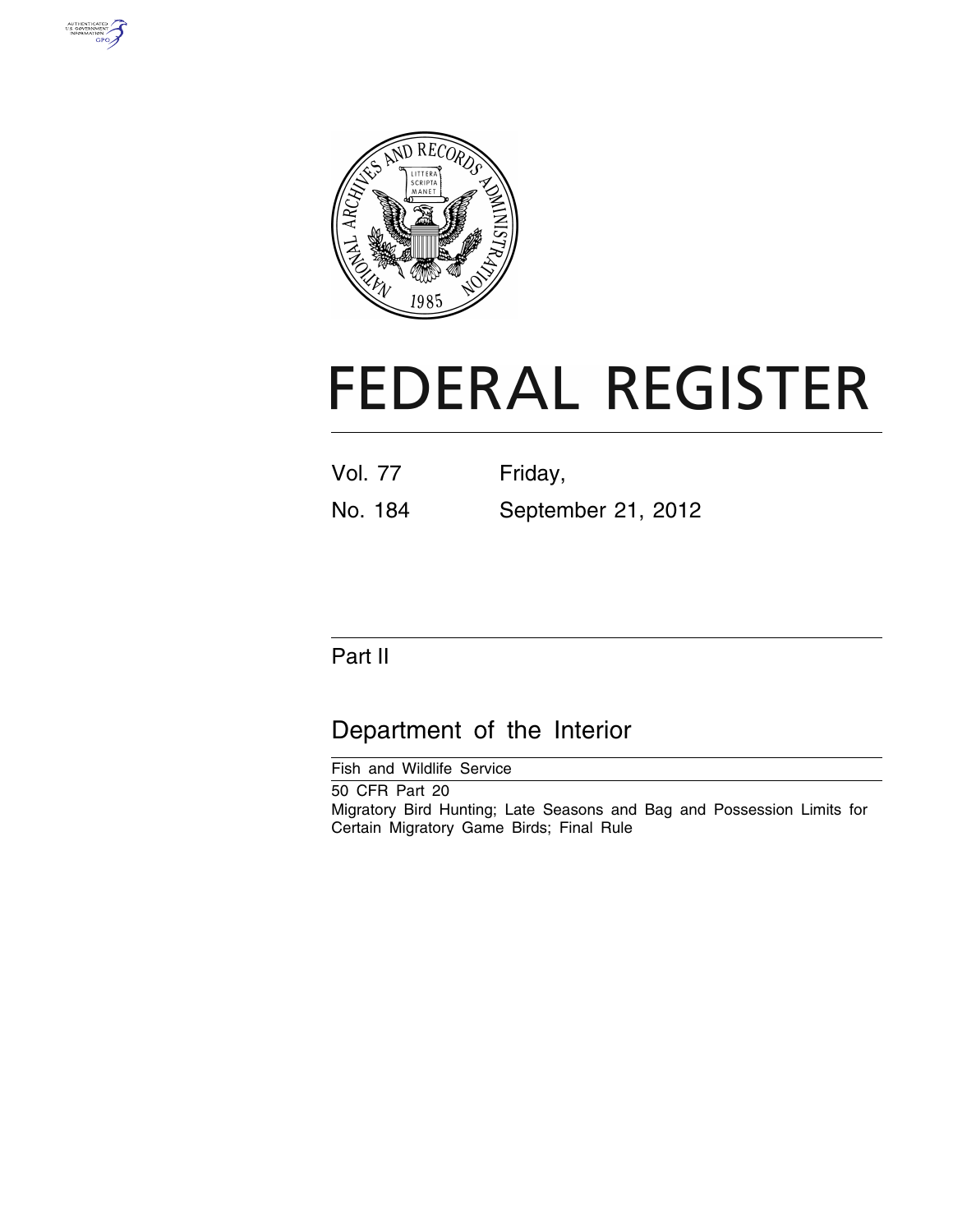#### **DEPARTMENT OF THE INTERIOR**

#### **Fish and Wildlife Service**

#### **50 CFR Part 20**

**[Docket No. FWS–R9–MB–2012–0005; FF09M21200–123–FXMB1231099BPP0L2]** 

#### **RIN 1018–AX97**

#### **Migratory Bird Hunting; Late Seasons and Bag and Possession Limits for Certain Migratory Game Birds**

**AGENCY:** Fish and Wildlife Service, Interior.

#### **ACTION:** Final rule.

**SUMMARY:** This rule prescribes the hunting seasons, hours, areas, and daily bag and possession limits for general waterfowl seasons and those early seasons for which States previously deferred selection. Taking of migratory birds is prohibited unless specifically provided for by annual regulations. This rule permits the taking of designated species during the 2012–13 season.

**DATES:** This rule is effective on September 22, 2012.

**ADDRESSES:** You may inspect comments received on the migratory bird hunting regulations during normal business hours at the Service's office in room 4107, Arlington Square Building, 4501 N. Fairfax Drive, Arlington, VA. You may obtain copies of referenced reports from the street address above, or from the Division of Migratory Bird Management's Web site at *[http://](http://www.fws.gov/migratorybirds/) [www.fws.gov/migratorybirds/,](http://www.fws.gov/migratorybirds/)* or at *<http://www.regulations.gov>* at Docket No. FWS–R9–MB–2012–0005.

**FOR FURTHER INFORMATION CONTACT:** Ron W. Kokel, Division of Migratory Bird Management, U.S. Fish and Wildlife Service, (703) 358–1714.

#### **SUPPLEMENTARY INFORMATION:**

#### **Regulations Schedule for 2012**

On April 17, 2012, we published in the **Federal Register** (77 FR 23094) a proposal to amend 50 CFR part 20. The proposal provided a background and overview of the migratory bird hunting regulations process, and addressed the establishment of seasons, limits, and other regulations for hunting migratory game birds under §§ 20.101 through 20.107, 20.109, and 20.110 of subpart K. Major steps in the 2012–13 regulatory cycle relating to open public meetings and **Federal Register** notifications were also identified in the April 17 proposed rule. Further, we explained that all sections of subsequent documents outlining hunting frameworks and guidelines were organized under numbered headings.

On May 17, 2012, we published in the **Federal Register** (77 FR 29516) a second document providing supplemental proposals for early- and late-season migratory bird hunting regulations. The May 17 supplement also provided detailed information on the 2012–13 regulatory schedule and announced the Service Regulations Committee (SRC) and Flyway Council meetings.

On June 12, 2012, we published in the **Federal Register** (77 FR 34931) a third document revising our previously announced dates of the June 2012 SRC meetings.

On June 19 and 20, 2012, we held open meetings with the Flyway Council Consultants where the participants reviewed information on the current status of migratory shore and upland game birds and developed recommendations for the 2012–13 regulations for these species plus regulations for migratory game birds in Alaska, Puerto Rico, and the Virgin Islands, special September waterfowl seasons in designated States, special sea duck seasons in the Atlantic Flyway, and extended falconry seasons. In addition, we reviewed and discussed preliminary information on the status of waterfowl as it relates to the development and selection of the regulatory packages for the 2012–13 regular waterfowl seasons.

On July 20, 2012, we published in the **Federal Register** (77 FR 42920) a fourth document specifically dealing with the proposed frameworks for early-season regulations. On August 30, 2012, we published in the **Federal Register** (77 FR 53118) a final rule that contained final frameworks for early migratory bird hunting seasons from which wildlife conservation agency officials from the States, Puerto Rico, and the Virgin Islands selected early-season hunting dates, hours, areas, and limits. Subsequently, on August 31, 2012, we published a final rule in the **Federal Register** (77 FR 53752) amending subpart K of title 50 CFR part 20 to set hunting seasons, hours, areas, and limits for early seasons.

On July 25–26, 2012, we held open meetings with the Flyway Council Consultants, at which the participants reviewed the status of waterfowl and developed recommendations for the 2012–13 regulations for these species. Proposed hunting regulations were discussed for late seasons. On August 17, 2012, we published in the **Federal Register** (77 FR 49868) the proposed frameworks for the 2012–13 late-season migratory bird hunting regulations. We published final late-season frameworks for migratory game bird hunting regulations, from which State wildlife

conservation agency officials selected late-season hunting dates, hours, areas, and limits for 2012–13, in a September 20, 2012, **Federal Register**.

The final rule described here is the final in the series of proposed, supplemental, and final rulemaking documents for migratory game bird hunting regulations for 2012–13 and deals specifically with amending subpart K of 50 CFR part 20. It sets hunting seasons, hours, areas, and limits for species subject to late-season regulations and those for early seasons that States previously deferred.

#### **National Environmental Policy Act (NEPA) Consideration**

NEPA considerations are covered by the programmatic document ''Final Supplemental Environmental Impact Statement: Issuance of Annual Regulations Permitting the Sport Hunting of Migratory Birds (FSES 88– 14),'' filed with the Environmental Protection Agency on June 9, 1988. We published a notice of availability in the **Federal Register** on June 16, 1988 (53 FR 22582). We published our Record of Decision on August 18, 1988 (53 FR 31341). In addition, an August 1985 environmental assessment entitled ''Guidelines for Migratory Bird Hunting Regulations on Federal Indian Reservations and Ceded Lands'' is available from the address indicated under the caption **FOR FURTHER INFORMATION CONTACT**.

In a notice published in the September 8, 2005, **Federal Register** (70 FR 53376), we announced our intent to develop a new Supplemental Environmental Impact Statement (SEIS) for the migratory bird hunting program. Public scoping meetings were held in the spring of 2006, as detailed in a March 9, 2006, **Federal Register** (71 FR 12216). We released the draft SEIS on July 9, 2010 (75 FR 39577). The draft SEIS is available either by writing to the address indicated under **FOR FURTHER INFORMATION CONTACT** or by viewing our Web site at *[http://www.fws.gov/](http://www.fws.gov/migratorybirds) [migratorybirds.](http://www.fws.gov/migratorybirds)* 

#### **Endangered Species Act Consideration**

Section 7 of the Endangered Species Act, as amended (16 U.S.C. 1531–1543; 87 Stat. 884), provides that, ''The Secretary shall review other programs administered by him and utilize such programs in furtherance of the purposes of this Act'' (and) shall ''insure that any action authorized, funded, or carried out \* \* \* is not likely to jeopardize the continued existence of any endangered species or threatened species or result in the destruction or adverse modification of [critical] habitat \* \* \* .''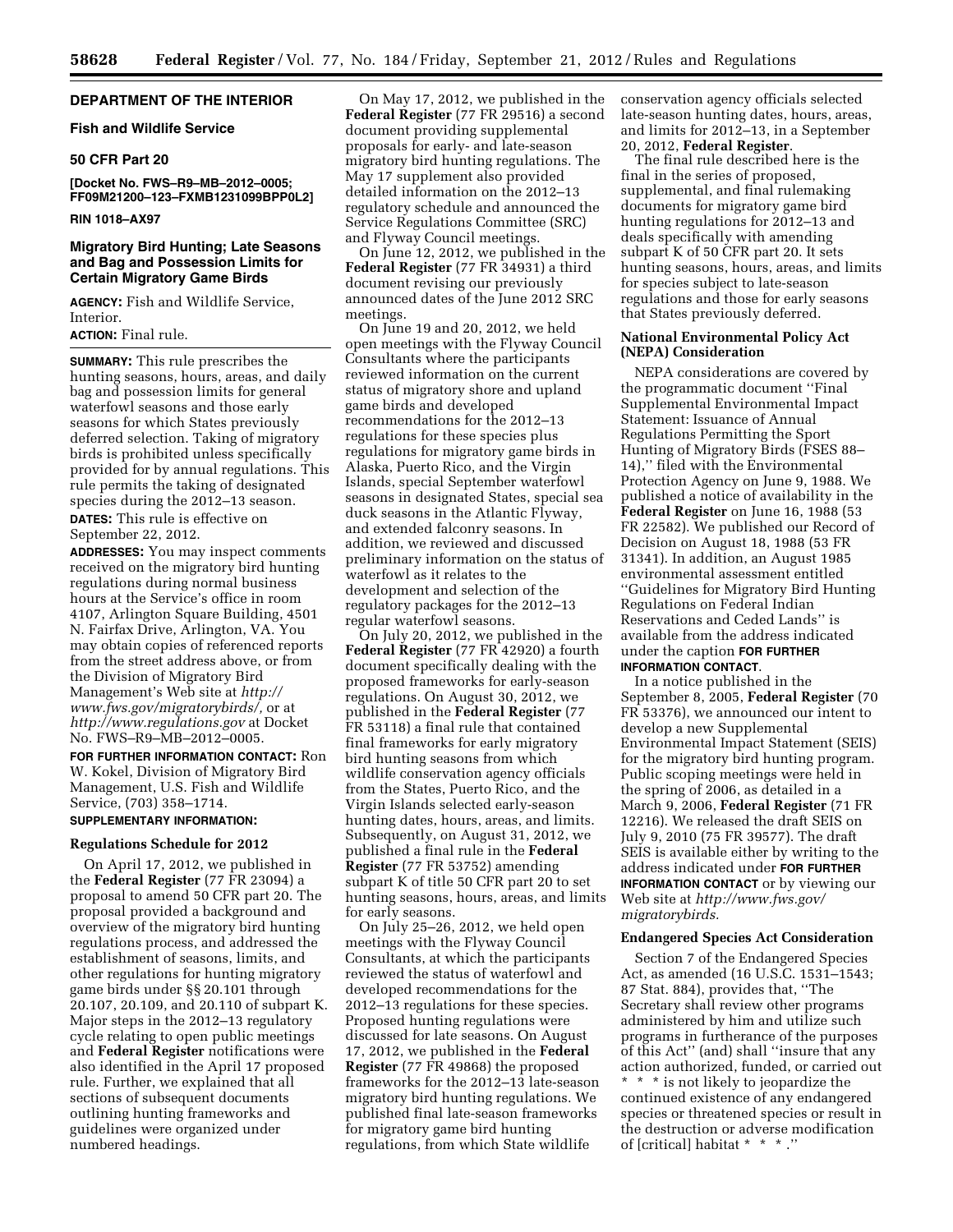Consequently, we conducted formal consultations to ensure that actions resulting from these regulations would not likely jeopardize the continued existence of endangered or threatened species or result in the destruction or adverse modification of their critical habitat. Findings from these consultations are included in a biological opinion, which concluded that the regulations are not likely to jeopardize the continued existence of any endangered or threatened species. Additionally, these findings may have caused modification of some regulatory measures previously proposed, and the final frameworks reflect any such modifications. Our biological opinions resulting from this section 7 consultation are public documents available for public inspection at the address indicated under **ADDRESSES**.

#### **Regulatory Planning and Review (Executive Orders 12866 and 13563)**

Executive Order 12866 provides that the Office of Management and Budget's (OMB) Office of Information and Regulatory Affairs (OIRA) will review all significant rules. OIRA has determined that this rule is significant because it will have an annual effect of \$100 million or more on the economy.

Executive Order 13563 reaffirms the principles of E.O. 12866 while calling for improvements in the nation's regulatory system to promote predictability, to reduce uncertainty, and to use the best, most innovative, and least burdensome tools for achieving regulatory ends. The executive order directs agencies to consider regulatory approaches that reduce burdens and maintain flexibility and freedom of choice for the public where these approaches are relevant, feasible, and consistent with regulatory objectives. E.O. 13563 emphasizes further that regulations must be based on the best available science and that the rulemaking process must allow for public participation and an open exchange of ideas. We have developed this rule in a manner consistent with these requirements.

An economic analysis was prepared for the 2008–09 season. This analysis was based on data from the 2006 National Hunting and Fishing Survey, the most recent year for which data are available (see discussion in Regulatory Flexibility Act section below). This analysis estimated consumer surplus for three alternatives for duck hunting (estimates for other species are not quantified due to lack of data). The alternatives are (1) issue restrictive regulations allowing fewer days than those issued during the 2007–08 season,

(2) Issue moderate regulations allowing more days than those in alternative 1, and (3) Issue liberal regulations identical to the regulations in the 2007– 08 season. For the 2008–09 season, we chose alternative 3, with an estimated consumer surplus across all flyways of \$205–\$270 million. We also chose alternative 3 for the 2009–10 and the 2010–11 seasons. For the 2012–13 season, we are again selecting alternative 3. For these reasons, we have not conducted a new economic analysis, but the 2008–09 analysis is part of the record for this rule and is available at *[http://www.fws.gov/migratorybirds/New](http://www.fws.gov/migratorybirds/NewReportsPublications/SpecialTopics/SpecialTopics.html#HuntingRegs) [ReportsPublications/SpecialTopics/](http://www.fws.gov/migratorybirds/NewReportsPublications/SpecialTopics/SpecialTopics.html#HuntingRegs) [SpecialTopics.html#HuntingRegs](http://www.fws.gov/migratorybirds/NewReportsPublications/SpecialTopics/SpecialTopics.html#HuntingRegs)* or at *<http://www.regulations.gov>* at Docket No. FWS–R9–MB–2012–0005.

#### **Regulatory Flexibility Act**

The annual migratory bird hunting regulations have a significant economic impact on substantial numbers of small entities under the Regulatory Flexibility Act (5 U.S.C. 601 *et seq.*). We analyzed the economic impacts of the annual hunting regulations on small business entities in detail as part of the 1981 costbenefit analysis. This analysis was revised annually from 1990–95. In 1995, the Service issued a Small Entity Flexibility Analysis (Analysis), which was subsequently updated in 1996, 1998, 2004, and 2008. The primary source of information about hunter expenditures for migratory game bird hunting is the National Hunting and Fishing Survey, which is conducted at 5-year intervals. The 2008 Analysis was based on the 2006 National Hunting and Fishing Survey and the U.S. Department of Commerce's County Business Patterns, from which it was estimated that migratory bird hunters would spend approximately \$1.2 billion at small businesses in 2008. Copies of the Analysis are available upon request from the Division of Migratory Bird Management (see **ADDRESSES**) or from our Web site at *[http://www.fws.gov/](http://www.fws.gov/migratorybirds/NewReportsPublications/SpecialTopics/SpecialTopics.html#HuntingRegs) [migratorybirds/NewReports](http://www.fws.gov/migratorybirds/NewReportsPublications/SpecialTopics/SpecialTopics.html#HuntingRegs) [Publications/SpecialTopics/Special](http://www.fws.gov/migratorybirds/NewReportsPublications/SpecialTopics/SpecialTopics.html#HuntingRegs) [Topics.html#HuntingRegs](http://www.fws.gov/migratorybirds/NewReportsPublications/SpecialTopics/SpecialTopics.html#HuntingRegs)* or at *[http://](http://www.regulations.gov) [www.regulations.gov](http://www.regulations.gov)* at Docket No. FWS–R9–MB–2012–0005.

#### **Small Business Regulatory Enforcement Fairness Act**

This rule is a major rule under 5 U.S.C. 804(2), the Small Business Regulatory Enforcement Fairness Act. For the reasons outlined above, this rule will have an annual effect on the economy of \$100 million or more. However, because this rule establishes hunting seasons, we are not deferring

the effective date under the exemption contained in 5 U.S.C. 808(1).

#### **Paperwork Reduction Act**

We examined these regulations under the Paperwork Reduction Act of 1995 (44 U.S.C. 3501 *et seq.*). The various recordkeeping and reporting requirements imposed under regulations established in 50 CFR part 20, subpart K, are utilized in the formulation of migratory game bird hunting regulations. Specifically, OMB has approved the information collection requirements of our Migratory Bird Surveys and assigned control number 1018–0023 (expires 4/30/2014). This information is used to provide a sampling frame for voluntary national surveys to improve our harvest estimates for all migratory game birds in order to better manage these populations. OMB has also approved the information collection requirements of the Alaska Subsistence Household Survey, an associated voluntary annual household survey used to determine levels of subsistence take in Alaska, and assigned control number 1018–0124 (expires 4/30/2013). A Federal agency may not conduct or sponsor and a person is not required to respond to a collection of information unless it displays a currently valid OMB control number.

#### **Unfunded Mandates Reform Act**

We have determined and certify, in compliance with the requirements of the Unfunded Mandates Reform Act, 2 U.S.C. 1502 *et seq.,* that this rulemaking will not impose a cost of \$100 million or more in any given year on local or State government or private entities. Therefore, this rule is not a ''significant regulatory action'' under the Unfunded Mandates Reform Act.

#### **Civil Justice Reform—Executive Order 12988**

The Department, in promulgating this rule, has determined that this rule will not unduly burden the judicial system and that it meets the requirements of sections 3(a) and 3(b)(2) of Executive Order 12988.

#### **Takings Implication Assessment**

In accordance with Executive Order 12630, this rule, authorized by the Migratory Bird Treaty Act, does not have significant takings implications and does not affect any constitutionally protected property rights. This rule will not result in the physical occupancy of property, the physical invasion of property, or the regulatory taking of any property. In fact, this rule allows hunters to exercise otherwise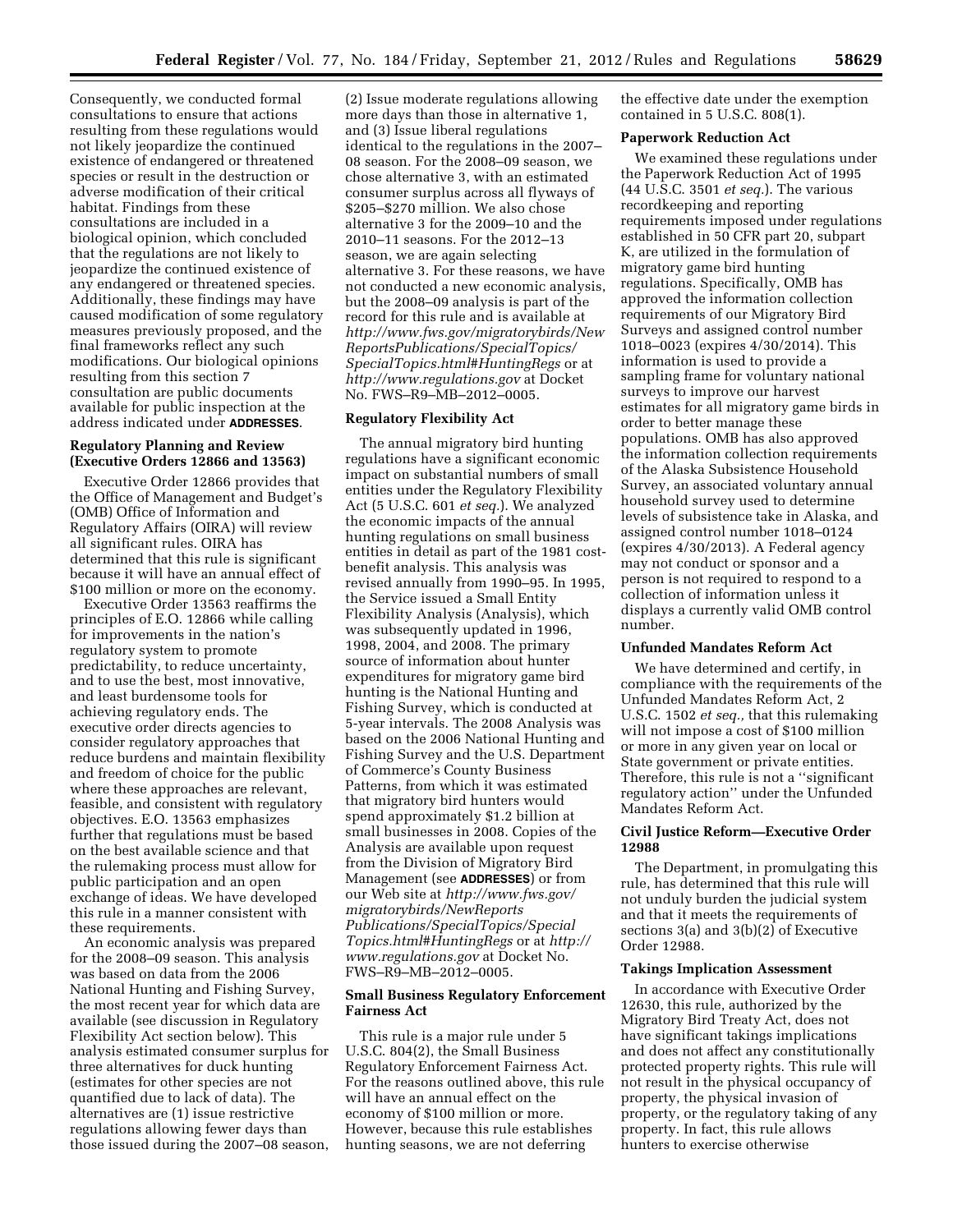unavailable privileges and, therefore, reduces restrictions on the use of private and public property.

# **Energy Effects—Executive Order 13211**

Executive Order 13211 requires agencies to prepare Statements of Energy Effects when undertaking certain actions. While this rule is a significant regulatory action under Executive Order 12866, it is not expected to adversely affect energy supplies, distribution, or use. Therefore, this action is not a significant energy action and no Statement of Energy Effects is required.

#### **Government-to-Government Relationship With Tribes**

In accordance with the President's memorandum of April 29, 1994, ''Government-to-Government Relations with Native American Tribal Governments'' (59 FR 22951), Executive Order 13175, and 512 DM 2, we have evaluated possible effects on Federally recognized Indian tribes and have determined that there are no effects on Indian trust resources. However, in the April 17 **Federal Register**, we solicited proposals for special migratory bird hunting regulations for certain Tribes on Federal Indian reservations, offreservation trust lands, and ceded lands for the 2012–13 migratory bird hunting season. The resulting proposals were contained in a separate August 16, 2012, proposed rule (77 FR 49680). By virtue of these actions, we have consulted with Tribes affected by this rule.

#### **Federalism Effects**

Due to the migratory nature of certain species of birds, the Federal Government has been given responsibility over these species by the Migratory Bird Treaty Act. We annually prescribe frameworks from which the States make selections regarding the hunting of migratory birds, and we employ guidelines to establish special regulations on Federal Indian reservations and ceded lands. This process preserves the ability of the States and tribes to determine which seasons meet their individual needs. Any State or Indian tribe may be more restrictive than the Federal frameworks at any time. The frameworks are developed in a cooperative process with the States and the Flyway Councils. This process allows States to participate

in the development of frameworks from which they will make selections, thereby having an influence on their own regulations. These rules do not have a substantial direct effect on fiscal capacity, change the roles or responsibilities of Federal or State governments, or intrude on State policy or administration. Therefore, in accordance with Executive Order 13132, these regulations do not have significant federalism effects and do not have sufficient federalism implications to warrant the preparation of a federalism summary impact statement.

#### **Regulations Promulgation**

The rulemaking process for migratory game bird hunting must, by its nature, operate under severe time constraints. However, we intend that the public be given the greatest possible opportunity to comment. Thus, when the preliminary proposed rulemaking was published, we established what we believed were the longest periods possible for public comment. In doing this, we recognized that when the comment period closed, time would be of the essence. That is, if there were a delay in the effective date of these regulations after this final rulemaking, States would have insufficient time to select season dates and limits; to communicate those selections to us; and to establish and publicize the necessary regulations and procedures to implement their decisions. We find that ''good cause'' exists, within the terms of 5 U.S.C. 553(d)(3) of the Administrative Procedure Act, and therefore, under authority of the Migratory Bird Treaty Act (July 3, 1918), as amended (16 U.S.C. 703–711), these regulations will take effect less than 30 days after publication. Accordingly, with each conservation agency having had an opportunity to participate in selecting the hunting seasons desired for its State or Territory on those species of migratory birds for which open seasons are now prescribed, and consideration having been given to all other relevant matters presented, certain sections of title 50, chapter I, subchapter B, part 20, subpart K, are hereby amended as set forth below.

#### **List of Subjects in 50 CFR Part 20**

Exports, Hunting, Imports, Reporting and recordkeeping requirements, Transportation, Wildlife.

Dated: September 11, 2012.

#### **Michael J. Bean,**

*Acting Principal Deputy Assistant Secretary for Fish and Wildlife and Parks.* 

For the reasons set out in the preamble, title 50, chapter I, subchapter B, part 20, subpart K of the Code of Federal Regulations is amended as follows:

## **PART 20—[AMENDED]**

■ 1. The authority citation for part 20 continues to read as follows:

**Authority:** Migratory Bird Treaty Act, 40 Stat. 755, 16 U.S.C. 703–712; Fish and Wildlife Act of 1956, 16 U.S.C. 742a-j; Pub. L. 106–108, 113 Stat. 1491, Note Following 16 U.S.C. 703.

**Note:** The following annual regulations provided for by §§ 20.104, 20.105, 20.106, 20.107, and 20.109 of 50 CFR part 20 will not appear in the Code of Federal Regulations because of their seasonal nature. Check state regulations for additional restrictions and delineations of geographical areas. Special restrictions may apply on Federal and State public hunting areas and Federal Indian Reservations.

■ 2. Section 20.104 is amended by adding the entries for the following States in alphabetical order to read as follows:

#### **§ 20.104 Seasons, limits, and shooting hours for rails, woodcock, and common snipe.**

Subject to the applicable provisions of the preceding sections of this part, areas open to hunting, respective open seasons (dates inclusive), shooting and hawking hours, and daily bag and possession limits for the species designated in this section are prescribed as follows:

Shooting and hawking hours are onehalf hour before sunrise until sunset, except as otherwise restricted by State regulations. Area descriptions were published in the August 17, 2012 (77 FR 49868) and August 30, 2012 (77 FR 53118), **Federal Registers**.

**Note:** The following seasons are in addition to the seasons published previously in the August 31, 2012, **Federal Register** (77 FR 53752).

| Sora & virginia rails | Clapper & king rails | Woodcock | Common snipe |
|-----------------------|----------------------|----------|--------------|
|                       |                      |          |              |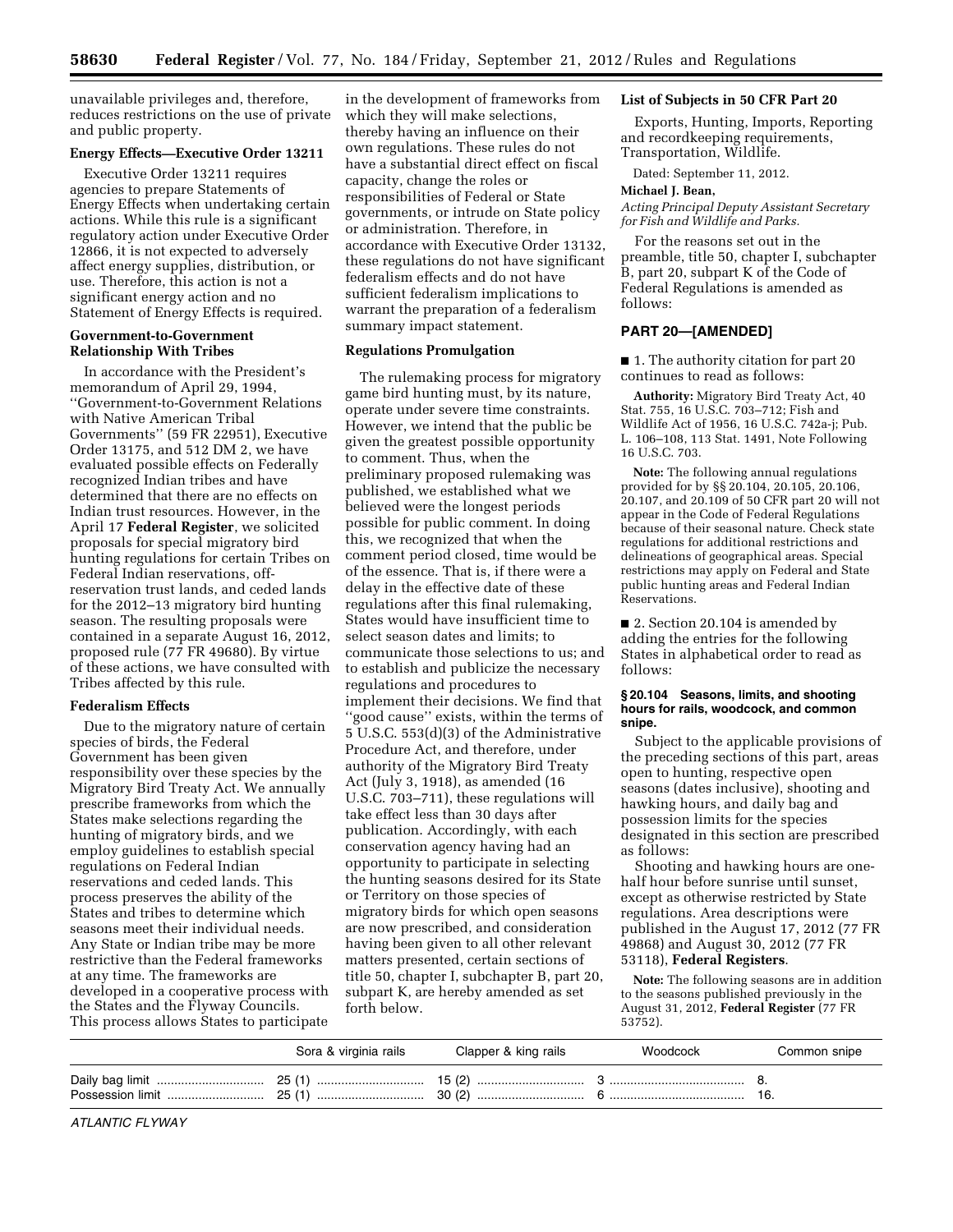|                           | Sora & virginia rails                  | Clapper & king rails                   | Woodcock         | Common snipe                                            |
|---------------------------|----------------------------------------|----------------------------------------|------------------|---------------------------------------------------------|
|                           |                                        |                                        |                  |                                                         |
|                           |                                        |                                        | Nov. 17.         | Sept. 1-Dec. 15.                                        |
|                           |                                        |                                        |                  |                                                         |
| <b>MISSISSIPPI FLYWAY</b> |                                        |                                        |                  |                                                         |
|                           |                                        |                                        |                  |                                                         |
| Louisiana:                |                                        |                                        |                  |                                                         |
| West Zone                 | Sept. 15–Sept. 30 & Nov.<br>10-Jan. 2. | Sept. 15-Sept. 30 & Nov.<br>10-Jan. 2. | Dec. 18-Jan. 31  | Nov. 3-Dec. 10 &<br>Dec. 22-Feb. 28.                    |
| East Zone                 | Sept. 15-Sept. 30 & Nov.<br>10-Jan. 2. | Sept. 15-Sept. 30 & Nov.<br>10-Jan. 2. | Dec. 18-Jan. 31  | Nov. 3-Dec. 3 & Dec.<br>15-Feb. 28.                     |
| Coastal Zone              | Sept. 15-Sept. 30 & Nov.<br>10-Jan. 2. | Sept. 15-Sept. 30 & Nov.<br>10-Jan. 2. | Dec. 18-Jan. 31  | Nov. 3-Dec. 3 & Dec.<br>15-Feb. 28.                     |
|                           |                                        | $\star$                                |                  |                                                         |
| Tennessee:                |                                        |                                        |                  |                                                         |
| Reelfoot Zone             | Nov. 10-Nov. 11 & Dec.<br>1-Jan. 27.   | Closed                                 | Oct. 27–Dec. 10  | Nov. 10-Nov. 11 &<br>Dec. 1-Jan. 27.                    |
| State Zone                | Nov. 24-Nov. 25 & Dec.<br>1–Jan. 27.   |                                        |                  | Nov. 24-Nov. 25 &<br>Dec. 1-Jan. 27.                    |
| Wisconsin:                |                                        |                                        |                  |                                                         |
|                           | Sept. 22–Nov. 4 & Nov.<br>10-Nov. 25.  | Closed                                 | Sept. 22-Nov. 5  | Sept. 22-Nov. 4 &<br>Nov. 10-Nov. 25.                   |
| South Zone                | Sept. 29-Oct. 7 & Oct.<br>13-Dec. 2.   | Closed                                 | Sept. 22-Nov. 5  | Sept. 29-Oct. 7 &<br>Oct. 13-Dec. 2                     |
| Miss. River Zone          | Sept. 22-Sept. 30 & Oct.<br>13-Dec. 2. | Closed                                 | Sept. 22-Nov. 5  | Sept. 22-Sept. 30 &<br>Oct. 13-Dec. 2                   |
| <b>PACIFIC FLYWAY</b>     |                                        |                                        |                  |                                                         |
| Arizona (18):             |                                        |                                        |                  |                                                         |
| North Zone<br>South Zone  | Closed<br>Closed                       | Closed<br>Closed                       | Closed           | Oct. 5-Jan. 13.<br>Oct. 19-Jan. 27.                     |
|                           |                                        | $\star$                                |                  |                                                         |
| Idaho:                    |                                        |                                        |                  |                                                         |
|                           | Closed                                 | Closed                                 | Closed           | Oct. 6-Jan. 18.                                         |
|                           | Closed                                 | Closed                                 |                  | Oct. 13-Jan. 25.                                        |
|                           | Closed                                 | Closed                                 | Closed           | Oct. 13-Jan. 25.                                        |
|                           |                                        |                                        |                  |                                                         |
|                           |                                        |                                        |                  |                                                         |
| Nevada:<br>Northeast Zone | Closed                                 | Closed                                 | Closed           | Sept. 22-Oct. 31 &                                      |
|                           |                                        |                                        |                  | Nov. 3-Jan. 6.<br>Oct. 13-Oct. 31 &                     |
|                           |                                        |                                        |                  | Nov. 3-Jan. 27.                                         |
|                           |                                        |                                        |                  | Oct. 13-Oct. 31 &<br>Nov. 3–Jan. 27.                    |
|                           |                                        |                                        |                  | $\star$                                                 |
| Oregon:                   |                                        |                                        |                  |                                                         |
|                           | Closed<br>Closed                       | Closed<br>Closed                       | Closed<br>Closed | Nov. 3-Feb. 17.<br>Oct. 6-Nov. 25 &<br>Nov. 28-Jan. 20. |
|                           |                                        |                                        |                  | $\star$                                                 |
| Washington:               |                                        |                                        |                  |                                                         |
|                           | Closed                                 |                                        | Closed           | Oct. 13-Oct. 17 &<br>Oct. 20-Jan. 27.                   |
| West Zone                 | Closed                                 |                                        |                  | Oct. 13-Oct. 17 &<br>Oct. 20-Jan. 27.                   |
|                           |                                        |                                        |                  | $\star$                                                 |

(1) The bag and possession limits for sora and Virginia rails apply singly or in the aggregate of these species.

(2) All bag and possession limits for clapper and king rails apply singly or in the aggregate of the two species and, unless otherwise specified, the limits are in addition to the limits on sora and Virginia rails in all States. In *Connecticut, Delaware, Maryland,* and *New Jersey,* the limits for clapper and king rails are 10 daily and 20 in possession. See also footnote (6) below.

\* \* \* \* \* \* \* \* \* \* \* \* \* \* \* (5) In *Massachusetts,* the sora rail limits are 5 daily and 5 in possession; the Virginia rail limits are 10 daily and 10 in possession.

\* \* \* \* \* \* \* \* \* \* \* \* \* \* \* (18) In *Arizona,* Ashurst Lake in Unit 5B is closed to common snipe hunting.

(19) In *Nevada,* the snipe season for the Clarke County portion of the South Zone is only open November 3 to January 27.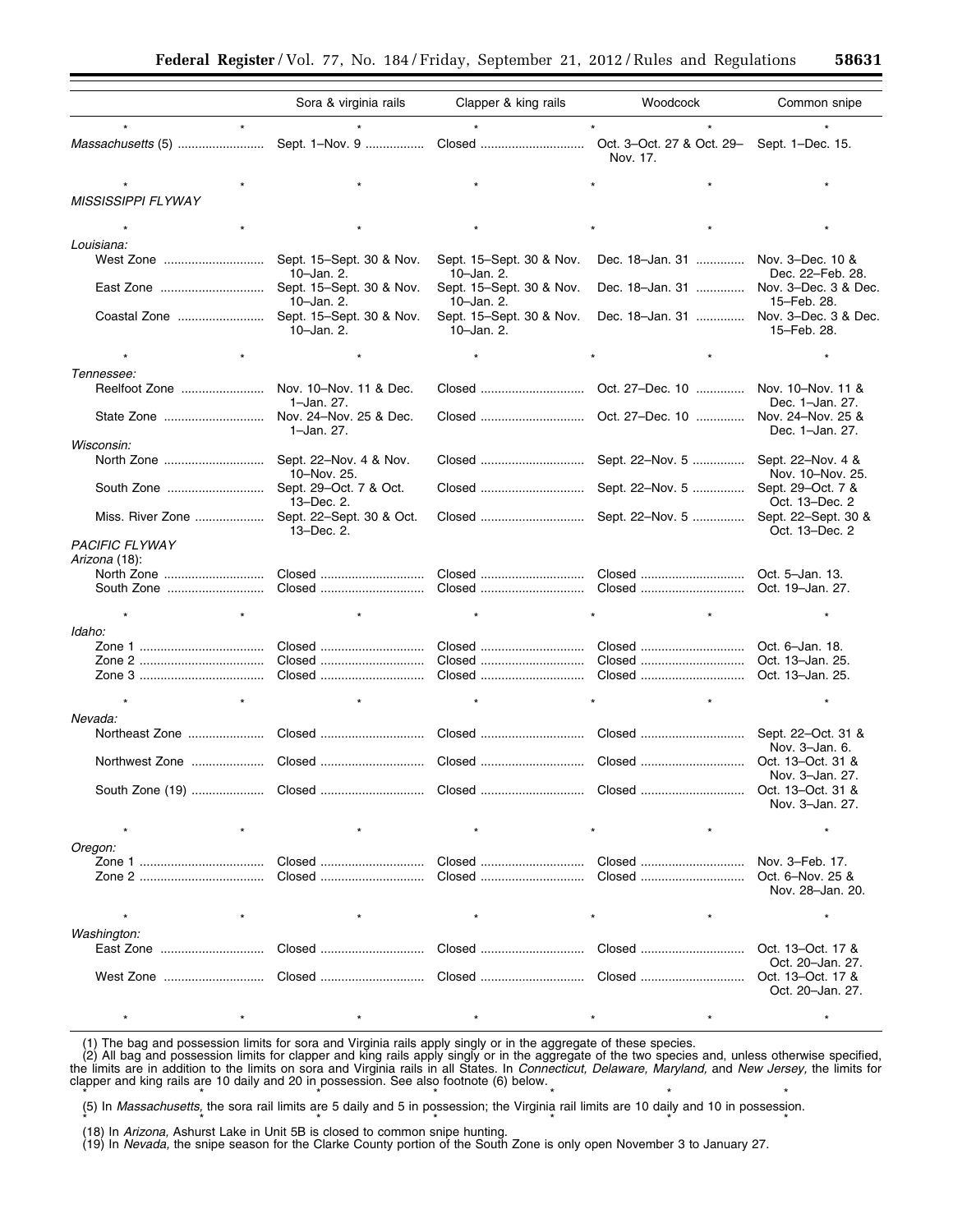■ 3. In § 20.105, paragraphs (a), (b), and (f) are amended by adding the entries for the following States in alphabetical order and paragraph (e) is revised to read as follows:

#### **§ 20.105 Seasons, limits, and shooting hours for waterfowl, coots, and gallinules.**

Subject to the applicable provisions of the preceding sections of this part, areas open to hunting, respective open

seasons (dates inclusive), shooting and hawking hours, and daily bag and possession limits for the species designated in this section are prescribed as follows:

Shooting and hawking hours are onehalf hour before sunrise until sunset, except as otherwise restricted by State regulations.

Area descriptions were published in the August 17, 2012 (77 FR 49868) and August 30, 2012 (77 FR 53118), **Federal Registers.** 

(a) *Common Moorhens and Purple Gallinules.* (Atlantic, Mississippi, and Central Flyways)

**Note:** The following seasons are in addition to the seasons published previously in the August 31, 2012, **Federal Register** (77 FR 53752). The zones named in this paragraph are the same as those used for setting duck seasons.

|                           | Season dates | Limits |                |
|---------------------------|--------------|--------|----------------|
|                           |              |        | Possession     |
| <b>ATLANTIC FLYWAY</b>    |              |        |                |
|                           |              |        |                |
|                           |              | 15     | 30             |
|                           |              | 15     | 30             |
|                           |              |        |                |
|                           |              |        |                |
|                           |              | 15     | 30             |
|                           |              | 15     | 30             |
|                           |              | 15     | 30             |
|                           |              | 15     | 30             |
|                           |              | 15     | 30             |
| <i>MISSISSIPPI FLYWAY</i> |              |        |                |
|                           |              |        |                |
|                           |              | 15     | 30             |
|                           |              | 15     | 30             |
| Michigan:                 |              |        |                |
|                           |              |        | 2              |
|                           |              |        | 2              |
|                           |              |        | 2              |
|                           |              |        | $\overline{2}$ |
|                           |              |        | 2              |
|                           |              |        | $\overline{2}$ |
| Minnesota (3):            |              |        |                |
|                           |              | 15     | 30             |
|                           |              | 15     | 30             |
|                           |              | 15     | 30             |
|                           |              | 15     | 30             |
|                           |              | 15     | 30             |
|                           |              |        |                |
| Tennessee:                |              |        |                |
|                           |              | 15     | 30             |
|                           |              | 15     | 30             |
|                           |              | 15     | 30             |
|                           |              | 15     | 30             |
| Wisconsin:                |              |        |                |
|                           |              | 15     | 30             |
|                           |              | 15     | 30             |
|                           |              | 15     | 30             |
|                           |              | 15     | 30             |
|                           |              | 15     | 30             |
|                           |              | 15     | 30             |
|                           |              |        |                |
| <b>PACIFIC FLYWAY</b>     |              |        |                |
|                           |              |        |                |

| All State | ↑ addredate with coots and listed in L<br>are in<br>naradrabh -<br>asons<br>≅е. |
|-----------|---------------------------------------------------------------------------------|
|           |                                                                                 |

\*\*\*\*\*\*\* (3) In *Minnesota,* the daily bag limit is 15 and the possession limit is 30 coots and moorhens in the aggregate.

(b) *Sea Ducks* (scoter, eider, and longtailed ducks in Atlantic Flyway).

**Note:** The following seasons are in addition to the seasons published previously in the

August 31, 2012, **Federal Register** (77 FR 53752).

Within the special sea duck areas, the daily bag limit is 7 scoter, eider, and

long-tailed ducks of which no more than 4 may be scoters. Possession limits are twice the daily bag limit. These limits may be in addition to regular duck bag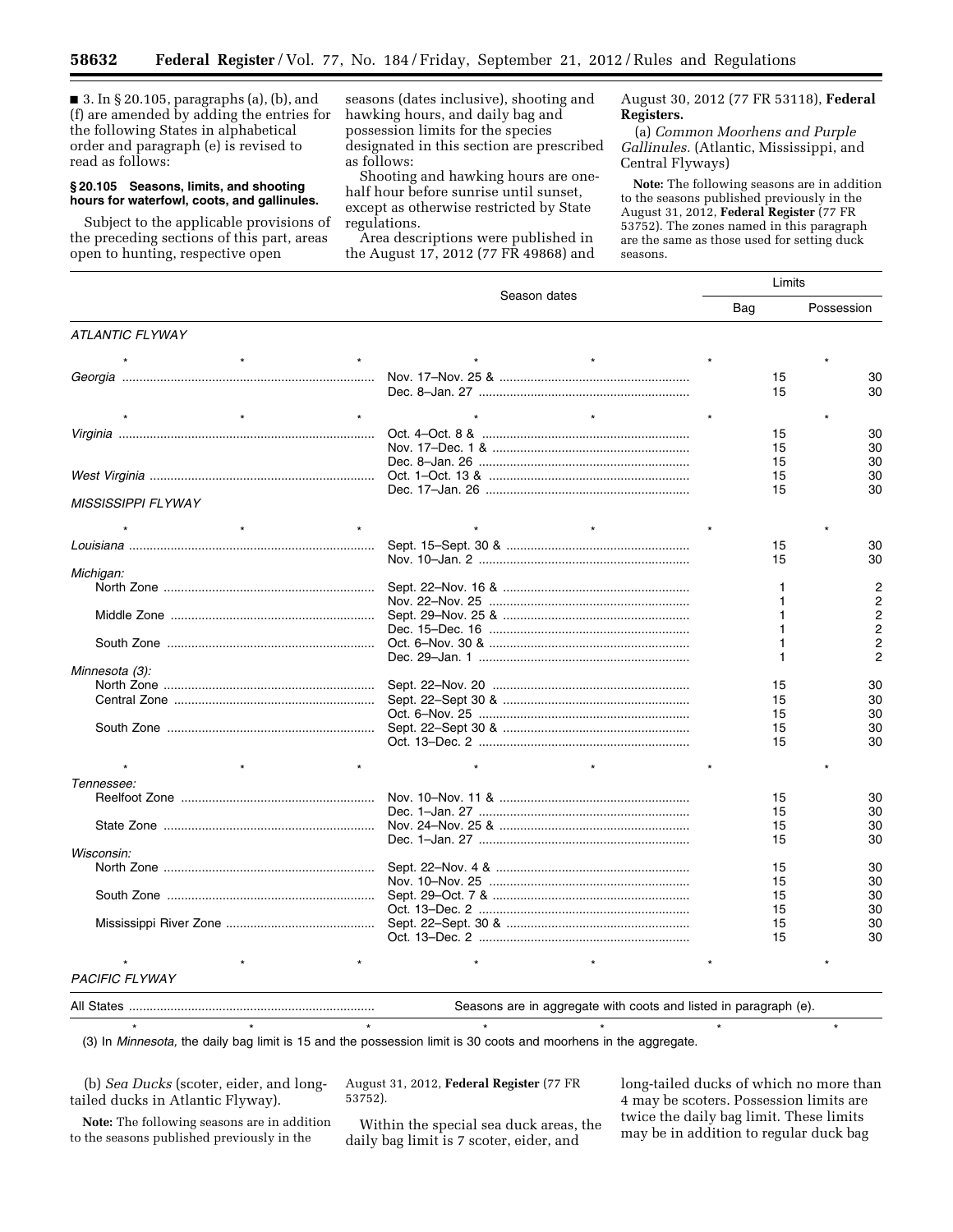limits only during the regular duck season in the special sea duck hunting areas.

|                       |  | Season dates |  |     | _imits |            |    |
|-----------------------|--|--------------|--|-----|--------|------------|----|
|                       |  |              |  | Bag |        | Possession |    |
|                       |  |              |  |     |        |            |    |
| Georgia               |  |              |  |     |        |            | 14 |
|                       |  |              |  |     |        |            |    |
| Massachusetts (4)     |  |              |  |     |        |            | 10 |
|                       |  |              |  |     |        |            |    |
| <b>North Carolina</b> |  |              |  |     |        |            | 14 |
|                       |  |              |  |     |        |            |    |
| South Carolina        |  |              |  |     |        |            |    |
| Virginia              |  |              |  |     |        |            |    |

**Note:** Notwithstanding the provisions of this part 20, the shooting of crippled waterfowl from a motorboat under power will be permitted in *Maine, Massachusetts, New Hampshire, Rhode Island, Connecticut, New York, Delaware, Virginia, and Maryland* in those areas described, delineated, and designated in their respective hunting regulations as special sea duck hunting areas.

\* \* \* \* \* \* \* \* \* \* \* \* \* \* \* \* \* (4) In *Massachusetts,* the daily bag limit may include no more than 4 eiders (only 1 of which may be a hen) and 4 long-tailed ducks.

\* \* \* \* \* \* \* \* \* \* \* \* \* \* \*

(e) *Waterfowl, Coots, and Pacific-Flyway Seasons for Common Moorhens and Purple Gallinules.* 

#### **Definitions**

*The Atlantic Flyway:* Includes Connecticut, Delaware, Florida, Georgia, Maine, Maryland, Massachusetts, New Hampshire, New Jersey, New York, North Carolina, Pennsylvania, Rhode Island, South Carolina, Vermont, Virginia, and West Virginia.

*The Mississippi Flyway:* Includes Alabama, Arkansas, Illinois, Indiana, Iowa, Kentucky, Louisiana, Michigan, Minnesota, Mississippi, Missouri, Ohio, Tennessee, and Wisconsin.

*The Central Flyway:* Includes Colorado (east of the Continental Divide), Kansas, Montana (Blaine, Carbon, Fergus, Judith Basin, Stillwater, Sweetgrass, Wheatland, and all counties east thereof), Nebraska, New Mexico (east of the Continental Divide except that the Jicarilla Apache Indian

Reservation is in the Pacific Flyway), North Dakota, Oklahoma, South Dakota, Texas, and Wyoming (east of the Continental Divide).

*The Pacific Flyway:* Includes the States of Arizona, California, Colorado (west of the Continental Divide), Idaho, Montana (including and to the west of Hill, Chouteau, Cascade, Meagher, and Park Counties), Nevada, New Mexico (the Jicarilla Apache Indian Reservation and west of the Continental Divide), Oregon, Utah, Washington, and Wyoming (west of the Continental Divide including the Great Divide Basin).

*Light Geese:* Includes lesser snow (including blue) geese, greater snow geese, and Ross's geese.

*Dark Geese:* Includes Canada geese, white-fronted geese, emperor geese, brant (except in California, Oregon, Washington, and the Atlantic Flyway), and all other geese except light geese.

## **Atlantic Flyway**

#### *Flyway-Wide Restrictions*

*Duck Limits:* The daily bag limit of 6 ducks may include no more than 4 mallards (2 hen mallards), 4 scaup, 1 black duck, 2 pintails, 1 canvasback, 1 mottled duck, 3 wood ducks, 2 redheads, and 1 fulvous tree duck. The possession limit is twice the daily bag limit.

*Harlequin Ducks:* All areas of the Flyway are closed to harlequin duck hunting.

*Merganser Limits:* The daily bag limit is 5 mergansers with 10 in possession and may include no more than 2 hooded mergansers daily and 4 in possession. In States that include mergansers in the duck bag limit, the daily limit is the same as the duck bag limit, of which only 2 daily and 4 in possession may be hooded mergansers.

|               | Season dates | imits |            |
|---------------|--------------|-------|------------|
|               |              | Bag   | Possession |
| Connecticut:  |              |       |            |
|               |              |       |            |
|               |              |       |            |
|               |              |       |            |
|               |              |       |            |
|               |              |       |            |
|               |              | 15    | 30         |
| Canada Geese: |              |       |            |
|               |              |       | 10         |
|               |              |       | 10         |
|               |              |       | 10         |
|               |              |       |            |
|               |              |       |            |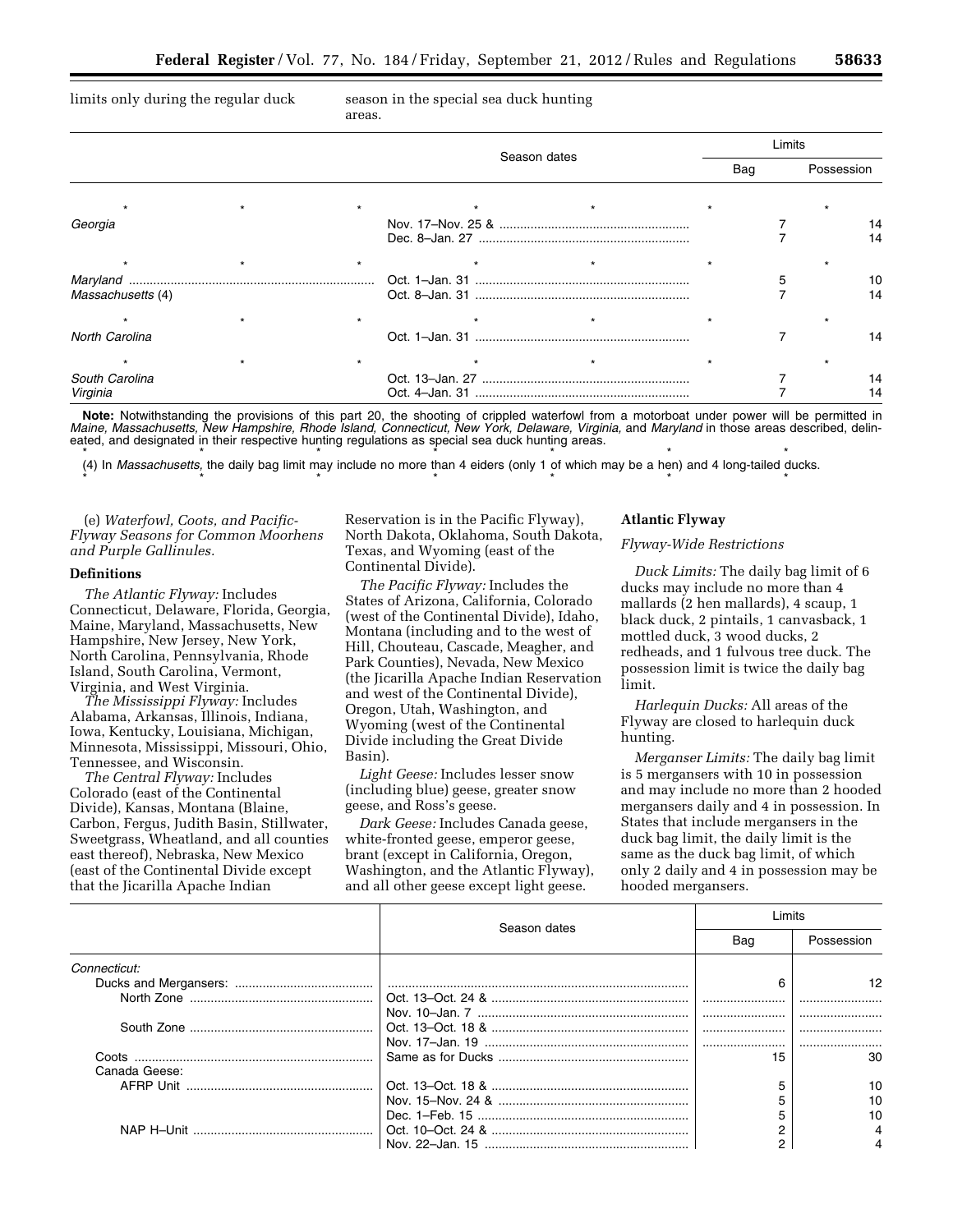|               |              | Limits |            |
|---------------|--------------|--------|------------|
|               | Season dates | Bag    | Possession |
|               |              | 3      | 6          |
|               |              | 3      | 6          |
|               |              | 5      | 10         |
| Light Geese:  |              |        |            |
|               |              | 25     |            |
|               |              | 25     |            |
|               |              | 25     |            |
|               |              | 25     |            |
| Brant:        |              |        |            |
|               |              | 2      |            |
|               |              | 2      |            |
| Delaware:     |              |        |            |
|               |              | 6<br>6 | 12<br>12   |
|               |              | 6      | 12         |
|               |              | 5      | 10         |
|               |              | 15     | 30         |
|               |              | 2      |            |
|               |              | 2      |            |
|               |              | 25     |            |
|               |              | 2      |            |
| Florida:      |              |        |            |
|               |              | 6      | 12         |
|               |              | 6      | 12         |
|               |              | 5      | 10         |
|               |              | 15     | 30         |
|               |              | 5      | 10         |
|               |              | 5      | 10         |
|               |              | 15     |            |
| Georgia:      |              |        |            |
|               |              | 6      | 12         |
|               |              | 6      | 12         |
|               |              | 5      | 10         |
|               |              | 15     | 30         |
|               |              | 5      | 10         |
|               |              |        | 10         |
|               |              |        |            |
| Maine:        |              |        |            |
|               |              | 6      | 12         |
|               |              |        |            |
|               |              |        |            |
|               |              |        |            |
|               |              |        |            |
|               |              | 5      | 10         |
|               |              | 5      | 10         |
| Canada Geese: |              |        |            |
|               |              | 2      |            |
|               |              | 2      |            |
|               |              | 2      |            |
|               |              | 25     |            |
| Brant:        |              |        |            |
|               |              | 2      |            |
|               |              | 2      |            |
|               |              | 2      |            |
|               |              | 2      |            |
|               |              | 2      |            |
| Maryland:     |              |        |            |
|               |              | 6      | 12         |
|               |              | 6      | 12         |
|               |              | 6      | 12         |
|               |              | 15     | 30         |
| Canada Geese: |              |        |            |
|               |              | 5      | 10         |
|               |              | 5      | 10         |
|               |              | 2      |            |
|               |              | 2      |            |
|               |              | 25     |            |
|               |              | 25     |            |
|               |              | 25     |            |
|               |              | 2      |            |
|               |              | 2      |            |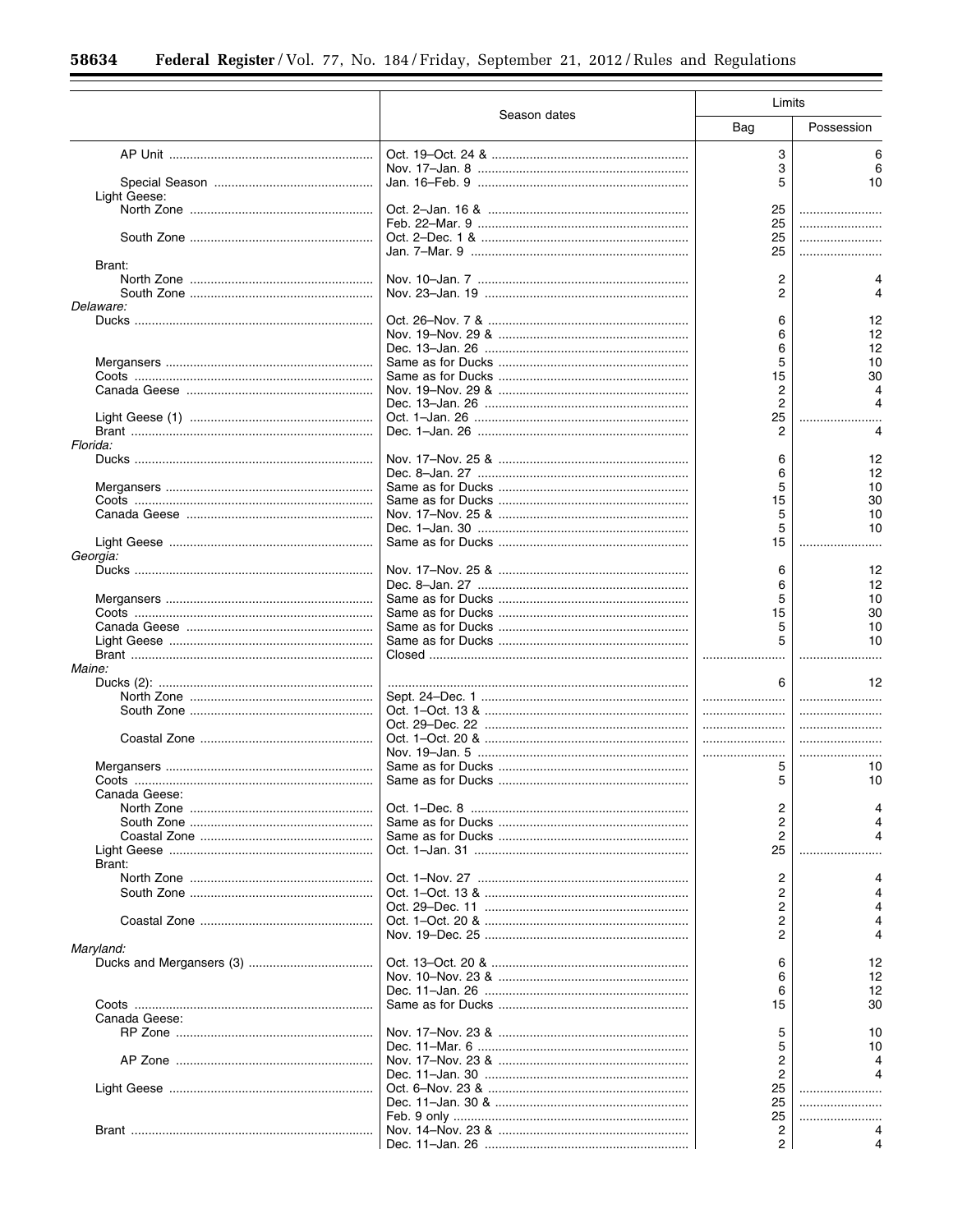|                                 |              | Limits |            |
|---------------------------------|--------------|--------|------------|
|                                 | Season dates | Bag    | Possession |
| Massachusetts:                  |              |        |            |
|                                 |              | 6      | 12         |
|                                 |              |        |            |
|                                 |              |        |            |
|                                 |              |        |            |
|                                 |              |        |            |
|                                 |              |        |            |
|                                 |              | 5      | 10         |
|                                 |              | 15     | 30         |
| Canada Geese:                   |              |        |            |
| NAP Zone:                       |              |        |            |
|                                 |              | 2      |            |
|                                 |              | 2      |            |
|                                 |              | 5      | 10         |
|                                 |              | 2      |            |
|                                 |              | 2      |            |
|                                 |              | 5      | 10         |
|                                 |              | 3      | 6          |
|                                 |              | 3      | 6          |
| Light Geese:                    |              |        |            |
|                                 |              | 15     | 30         |
|                                 |              | 15     | 30         |
|                                 |              | 15     | 30         |
|                                 |              | 15     | 30         |
|                                 |              | 15     | 30         |
| Brant:                          |              |        |            |
|                                 |              |        |            |
|                                 |              | 2      |            |
|                                 |              | 2      |            |
| New Hampshire:                  |              | 6      | 12         |
|                                 |              |        |            |
|                                 |              |        |            |
|                                 |              |        |            |
|                                 |              |        |            |
|                                 |              |        |            |
|                                 |              | 5      | <br>10     |
|                                 |              | 15     | 30         |
| Canada Geese:                   |              |        |            |
|                                 |              | 2      |            |
|                                 |              | 2      |            |
|                                 |              | 2      |            |
| Light Geese:                    |              |        |            |
|                                 |              | 25     |            |
|                                 |              | 25     |            |
|                                 |              | 25     |            |
| Brant:                          |              |        |            |
|                                 |              | 2      |            |
|                                 |              | 2      |            |
|                                 |              | 2      |            |
| New Jersey:                     |              |        |            |
|                                 |              | 6      | 12         |
|                                 |              |        |            |
|                                 |              |        |            |
|                                 |              |        |            |
|                                 |              |        |            |
|                                 |              |        |            |
|                                 |              |        |            |
|                                 |              | 5      | 10         |
|                                 |              | 15     | 30         |
| Canada and White-fronted Geese: |              |        |            |
|                                 |              | 3      |            |
|                                 |              | 3      |            |
|                                 |              | 3      |            |
|                                 |              | 3      |            |
|                                 |              | 3      |            |
|                                 |              | 3      |            |
|                                 |              | 5      | 10         |
| Light Geese:                    |              |        |            |
|                                 |              | 25     |            |
|                                 |              | 25     |            |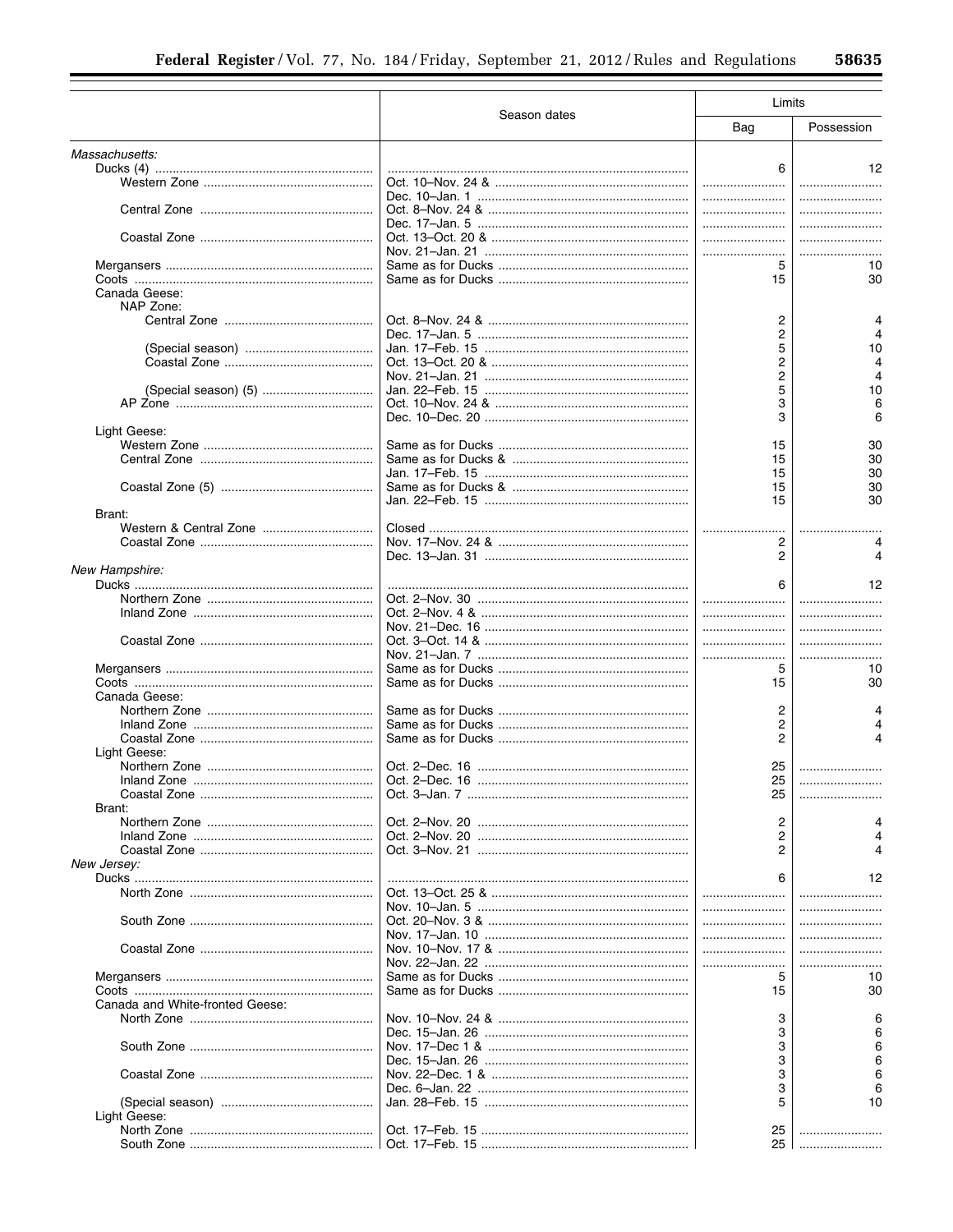|                                             |                                                  | Limits                                         |            |
|---------------------------------------------|--------------------------------------------------|------------------------------------------------|------------|
|                                             | Season dates                                     | Bag                                            | Possession |
| Brant:                                      |                                                  | 25                                             |            |
|                                             |                                                  | 2                                              |            |
|                                             |                                                  | 2<br>$\overline{\mathbf{c}}$<br>$\overline{c}$ |            |
|                                             |                                                  | $\overline{\mathbf{c}}$<br>2                   |            |
| New York:                                   |                                                  | 6                                              |            |
|                                             |                                                  |                                                | 12         |
|                                             |                                                  |                                                |            |
|                                             |                                                  |                                                |            |
|                                             |                                                  |                                                |            |
|                                             |                                                  |                                                |            |
|                                             |                                                  |                                                | .<br>      |
|                                             |                                                  |                                                |            |
|                                             |                                                  |                                                |            |
|                                             |                                                  | 15                                             | 30         |
| Canada Geese:<br>Western Long Island (AFRP) |                                                  | 8                                              | 16         |
|                                             |                                                  | 3                                              | 6          |
|                                             |                                                  | 3                                              | 6          |
| Eastern Long Island (NAP-H)                 |                                                  | $\overline{\mathbf{c}}$                        |            |
| Lake Champlain (AP) Zone                    |                                                  | 3                                              | 6          |
|                                             |                                                  | 3                                              | 6          |
|                                             |                                                  | 3                                              | 6          |
|                                             |                                                  | 3                                              | 6          |
| Hudson Valley (AP) Zone                     |                                                  | 3                                              | 6          |
|                                             |                                                  | 3                                              | 6          |
|                                             |                                                  | 3<br>3                                         | 6<br>6     |
|                                             |                                                  | 5                                              | 10         |
|                                             |                                                  | 5                                              | 10         |
|                                             |                                                  | 5                                              | 10         |
|                                             |                                                  | 5                                              | 10         |
| Light Geese (6):                            |                                                  |                                                |            |
|                                             |                                                  | 25                                             |            |
|                                             |                                                  | 25                                             | .          |
|                                             |                                                  | 25                                             |            |
|                                             |                                                  | 25                                             |            |
|                                             |                                                  | 25                                             |            |
| Brant:                                      |                                                  | 2                                              |            |
|                                             |                                                  | 2                                              |            |
|                                             |                                                  | 2                                              |            |
|                                             |                                                  | 2                                              |            |
|                                             |                                                  | 2                                              |            |
|                                             |                                                  | 2                                              |            |
| North Carolina:                             |                                                  |                                                |            |
|                                             |                                                  | 6                                              | 12         |
|                                             |                                                  | 6                                              | 12         |
|                                             |                                                  | 6                                              | 12         |
|                                             |                                                  | 5<br>15                                        | 10<br>30   |
| Canada Geese:                               |                                                  |                                                |            |
|                                             |                                                  | 5                                              | 10         |
|                                             |                                                  | 5                                              | 10         |
|                                             |                                                  | 5                                              | 10         |
|                                             |                                                  | 5                                              | 10         |
|                                             |                                                  | 5                                              | 10         |
|                                             |                                                  | 1                                              |            |
|                                             |                                                  | 25                                             |            |
|                                             |                                                  | 25                                             |            |
|                                             |                                                  | 2                                              |            |
| Pennsylvania:                               |                                                  | 2                                              |            |
|                                             |                                                  | 6                                              | 12         |
|                                             |                                                  |                                                |            |
|                                             | Nov. 13–Jan. 5 ………………………………………………………!…………………………! |                                                |            |
|                                             |                                                  |                                                |            |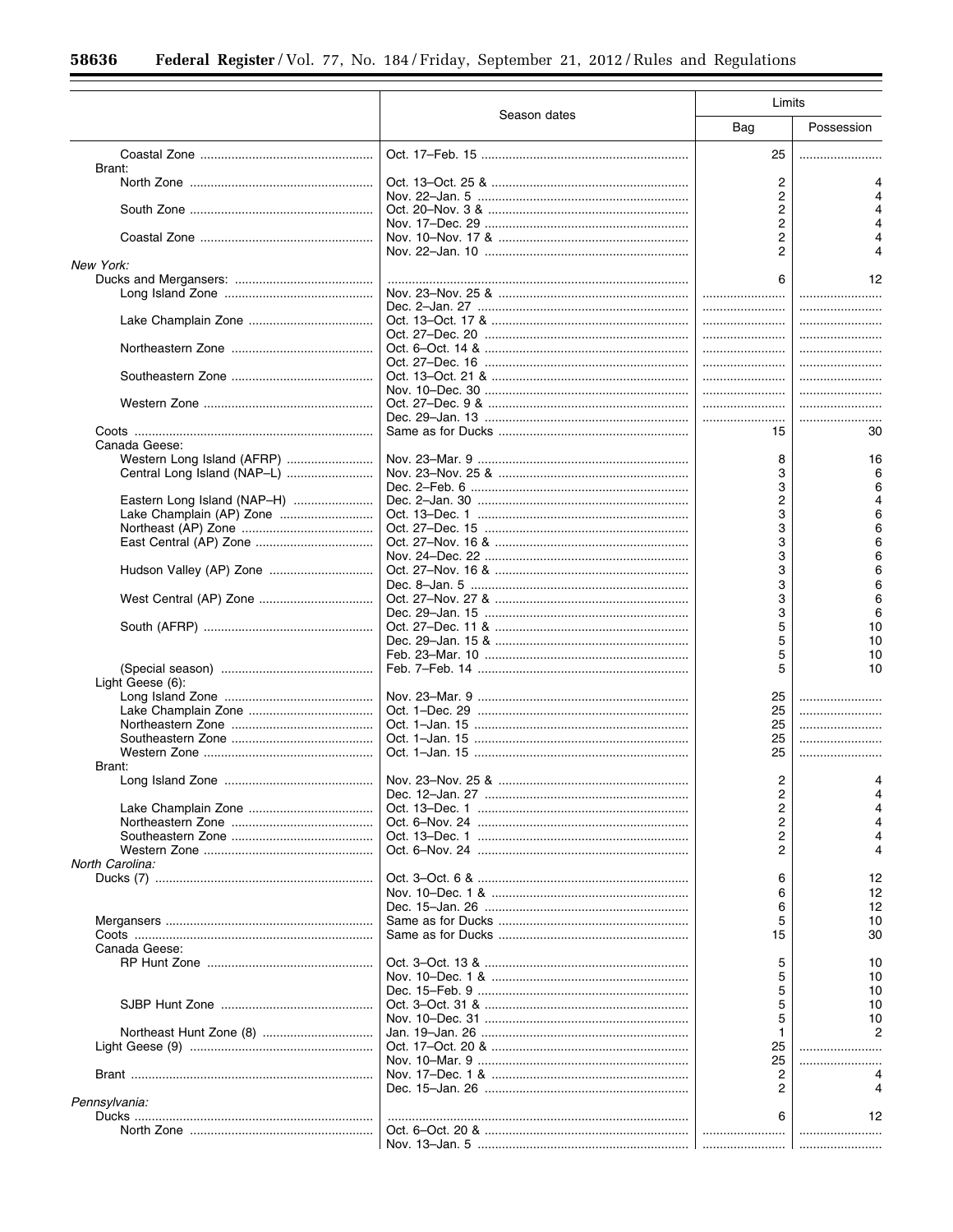|                                     |              | Limits                  |            |
|-------------------------------------|--------------|-------------------------|------------|
|                                     | Season dates | Bag                     | Possession |
|                                     |              |                         |            |
|                                     |              |                         |            |
|                                     |              |                         |            |
|                                     |              |                         |            |
|                                     |              | 5                       | 10         |
|                                     |              | 15                      | 30         |
| Canada Geese:                       |              |                         |            |
|                                     |              | 3                       |            |
|                                     |              | 3                       |            |
|                                     |              | 3                       | 6          |
|                                     |              | 3                       | 6          |
|                                     |              | 5                       | 10         |
|                                     |              | 5                       | 10         |
|                                     |              | 5                       | 10         |
| Light Geese:                        |              |                         |            |
|                                     |              | 25                      |            |
|                                     |              | 25                      |            |
|                                     |              | 25                      |            |
|                                     |              | 2                       |            |
| Rhode Island:                       |              |                         |            |
|                                     |              | 6                       | 12         |
|                                     |              | 6                       | 12         |
|                                     |              | 6                       | 12         |
|                                     |              | 5                       | 10         |
|                                     |              | 15                      | 30         |
|                                     |              | 2                       |            |
|                                     |              | $\overline{\mathbf{c}}$ |            |
|                                     |              | 5                       | 10         |
|                                     |              | 15                      |            |
|                                     |              | 2                       | 4          |
| South Carolina:                     |              |                         |            |
|                                     |              | 6                       | 12         |
|                                     |              | 6                       | 12         |
|                                     |              | 6                       | 12         |
|                                     |              | 5                       | 10         |
|                                     |              | 15                      | 30         |
| Canada and White-fronted Geese (13) |              | 5                       | 10         |
|                                     |              | 5                       | 10         |
|                                     |              | 5                       | 10         |
|                                     |              | 25<br>2                 |            |
|                                     |              |                         |            |
| Vermont:                            |              |                         | 12         |
|                                     |              |                         |            |
|                                     |              |                         |            |
|                                     |              |                         |            |
|                                     |              |                         |            |
|                                     |              |                         |            |
|                                     |              | 5                       | 10         |
|                                     |              | 15                      | 30         |
| Canada Geese:                       |              |                         |            |
|                                     |              | 3                       |            |
|                                     |              | 3                       |            |
| Connecticut River Zone              |              | 2                       |            |
|                                     |              | 2                       |            |
| Light Geese:                        |              |                         |            |
|                                     |              | 25                      |            |
|                                     |              | 25                      |            |
|                                     |              | 25                      |            |
| Brant:                              |              |                         |            |
|                                     |              | 2                       |            |
|                                     |              | 2                       |            |
|                                     |              | 2                       |            |
| Virginia:                           |              |                         |            |
|                                     |              | 6                       | 12         |
|                                     |              | 6                       | 12         |
|                                     |              | 6                       | 12         |
|                                     |              | 5                       | 10         |
|                                     |              | 15                      | 30         |
| Canada Geese:                       |              |                         |            |
|                                     |              | 2                       |            |
|                                     |              | $\overline{2}$          |            |
|                                     |              |                         |            |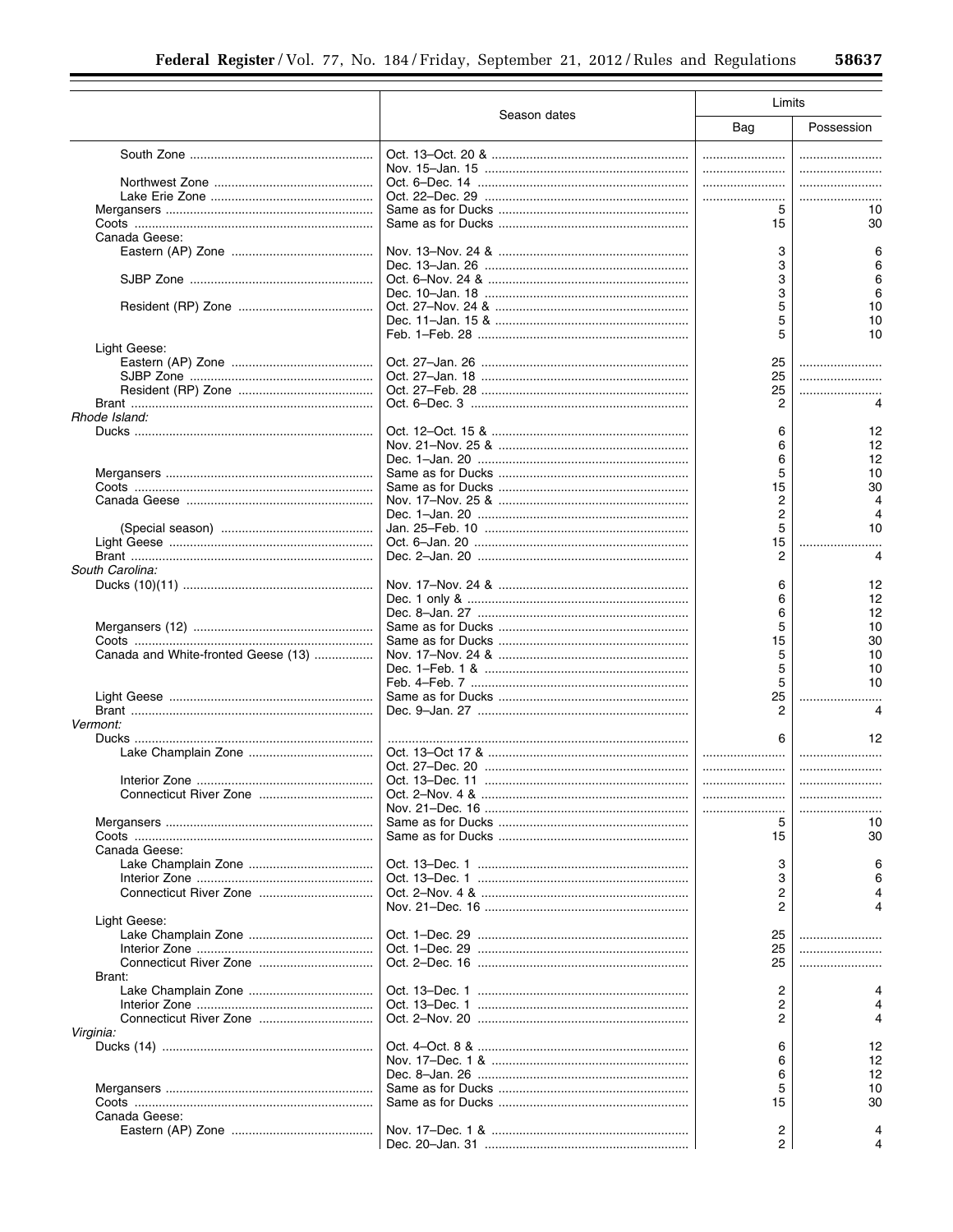|                | Season dates | Limits |            |  |
|----------------|--------------|--------|------------|--|
|                |              | Bag    | Possession |  |
|                |              |        | 6          |  |
|                |              |        |            |  |
|                |              |        | 10         |  |
|                |              |        |            |  |
|                |              |        | 10         |  |
|                |              |        |            |  |
|                |              |        |            |  |
|                |              |        |            |  |
| West Virginia: |              |        |            |  |
|                |              | ิค     | 12         |  |
|                |              |        |            |  |
|                |              |        | 12         |  |
|                |              |        |            |  |
|                |              |        | 10         |  |
|                |              |        | 30         |  |
|                |              |        | 10         |  |
|                |              |        | 10         |  |
|                |              |        | 10         |  |
|                |              |        | 10         |  |
|                |              |        |            |  |

(1) In *Delaware,* the Bombay Hook NWR snow goose season is open Mondays, Wednesdays, and Fridays only.

(2) In *Maine,* the daily bag limit may include no more than 4 of any species, with no more than 8 of any one species in possession. The season for Barrow's goldeneye is closed.

(3) In *Maryland,* the black duck season is closed October 13 through October 20.

(4) In *Massachusetts,* the daily bag limit may include no more than 4 of any single species in addition to the flyway-wide bag restrictions.

(5) In *Massachusetts,* the January 22 to February 15 portion of the season in the Coastal Zone is restricted to that portion of the Coastal Zone north of the Cape Cod Canal.

(6) In *New York,* light geese may be taken with the aid of recorded or electrically amplified calls in any area or zone when all other waterfowl seasons are closed.

(7) In *North Carolina,* the season is closed for black ducks October 3 through October 6 and November 10 through November 16. The daily bag limit for black and mottled ducks is combined with no more than 1 allowed in the daily bag.

(8) In *North Carolina,* a permit is required to hunt Canada geese in the Northeast Hunt Zone.

(9) In *North Carolina,* electronic calls and unplugged shotguns are allowed for light geese from February 11 through March 9.

(10) In *South Carolina,* the daily bag limit of 6 may not exceed 1 black-bellied whistling duck, and 1 black duck or 1 mottled duck in the aggregate.

(11) In *South Carolina,* on December 1, 2012, only youth less than 18 years of age may hunt, but they must be accompanied by an adult of at least 21 years of age who is fully licensed, including a Federal Waterfowl Stamp, State waterfowl stamp, and HIP permit. Youth who are 16 and 17 years of age, who hunt, must possess a Federal Waterfowl Stamp and HIP permit.

(12) In *South Carolina,* the daily bag limit for mergansers may include no more than 1 hooded merganser.

(13) In *South Carolina,* the daily bag limit may include no more than 2 white-fronted geese.

(14) In *Virginia,* the season is closed for black ducks October 4 through October 8.

(15) In *West Virginia,* the daily bag limit may include no more than 4 long-tailed ducks, and the season is closed for eiders, whistling ducks, and mottled ducks.

#### **Mississippi Flyway**

#### *Flyway-Wide Restrictions*

*Duck Limits:* The daily bag limit of 6 ducks may include no more than 4 mallards (no more than 2 of which may be females), 1 mottled duck, 1 black

duck, 2 pintails, 1 canvasback, 2 redheads, 4 scaup, and 3 wood ducks. The possession limit is twice the daily bag limit.

*Merganser Limits:* The merganser limits include no more than 2 hooded

mergansers daily and 4 in possession. In states that include mergansers in the duck bag limit, the daily limit is the same as the duck bag limit, of which only 2 daily and 4 in possession may be hooded mergansers.

|                      | Season dates | ∟imits |            |
|----------------------|--------------|--------|------------|
|                      |              | Bag    | Possession |
| Alabama:             |              |        |            |
| Ducks:               |              |        |            |
|                      |              | ิค     |            |
|                      |              |        |            |
|                      |              | 5      | 10         |
|                      |              | 15     | 30         |
| Dark Geese:          |              |        |            |
| North Zone:          |              |        |            |
|                      |              | З      |            |
|                      |              |        | 6          |
|                      |              |        |            |
|                      |              |        |            |
|                      |              |        |            |
| White-fronted Geese: |              |        |            |
| North Zone:          |              |        |            |
|                      |              | っ      |            |
|                      |              |        |            |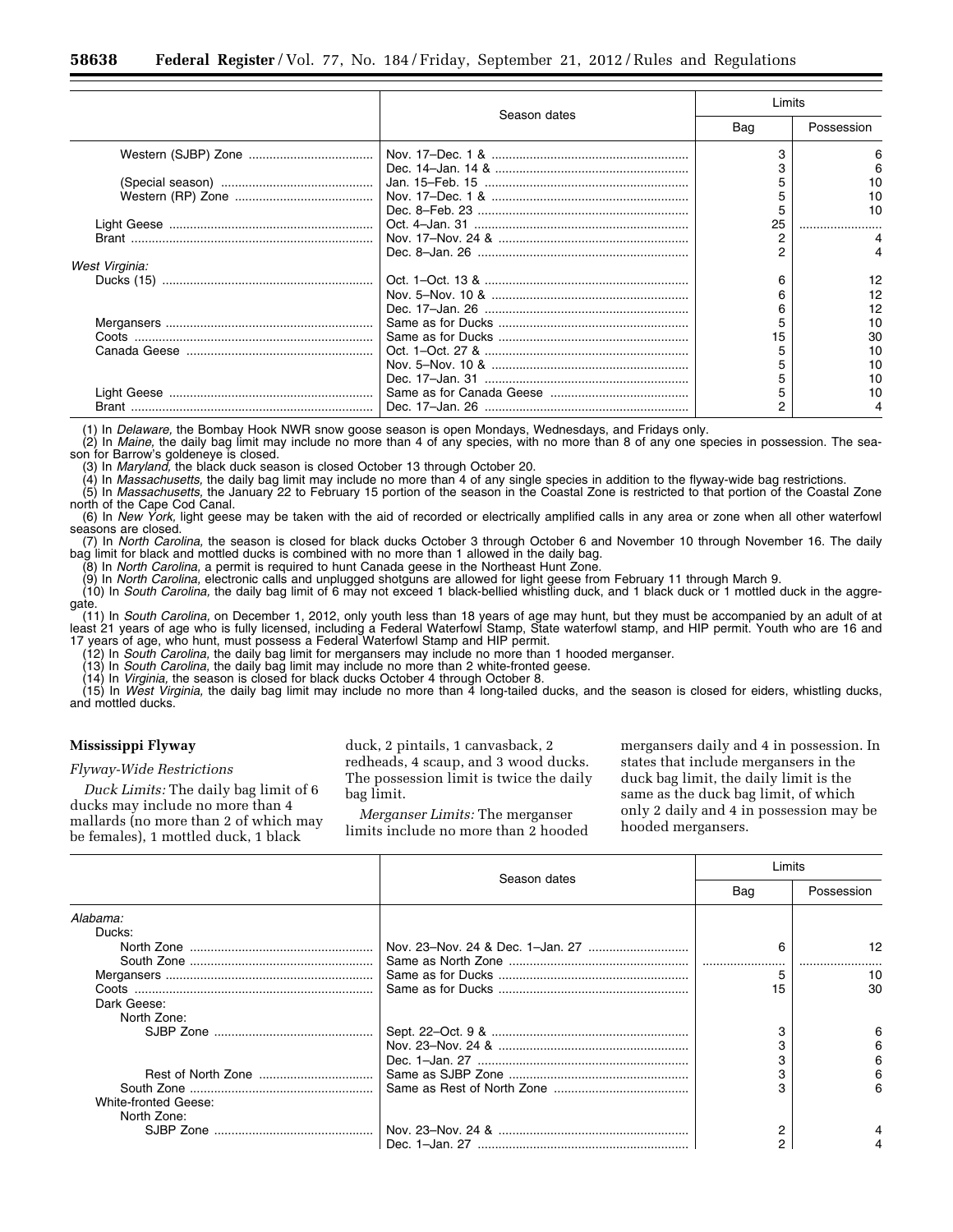|                              |              | Limits   |            |
|------------------------------|--------------|----------|------------|
|                              | Season dates | Bag      | Possession |
|                              |              | 2        | 4          |
|                              |              | 2        | 4          |
| Light Geese:                 |              |          |            |
| North Zone:                  |              |          |            |
|                              |              | 5        | 10         |
| Monroe and Escambia Counties |              | 5        | 10         |
|                              |              | 5        | 10         |
|                              |              | 5        | 10         |
|                              |              | 5<br>5   | 10         |
| Arkansas:                    |              |          | 10         |
|                              |              | 6        | 12         |
|                              |              | 6        | 12         |
|                              |              | 6        | 12         |
|                              |              | 5        | 10         |
|                              |              | 15       | 30         |
| Canada Geese:                |              |          |            |
|                              |              | 2        |            |
|                              |              | 2        |            |
|                              |              | 2        |            |
|                              |              | 2        |            |
|                              | Closed.      |          |            |
|                              |              | 20       |            |
| Illinois:                    |              |          |            |
| Ducks:                       |              |          |            |
|                              |              | 6        | 12         |
|                              |              |          |            |
|                              |              |          |            |
|                              |              |          |            |
|                              |              | 5        | 10         |
|                              |              | 15       | 30         |
| Canada Geese:                |              |          |            |
|                              |              | 2        |            |
|                              |              | 2        | Δ          |
|                              |              | 2        | 4          |
|                              |              | 2        |            |
|                              |              | 2        | 4          |
| White-fronted Geese:         |              |          |            |
|                              |              | 2        |            |
|                              |              | 2        |            |
|                              |              | 2        |            |
|                              |              | 2        |            |
| Light Geese:                 |              |          |            |
|                              |              | 20<br>20 |            |
|                              |              | 20       |            |
|                              |              | 20       |            |
|                              |              |          |            |
| Indiana:                     |              |          |            |
| Ducks:                       |              |          |            |
|                              |              | 6        | 12         |
|                              |              |          |            |
|                              |              |          |            |
|                              |              |          |            |
|                              |              |          |            |
|                              |              |          |            |
|                              |              | 5        | 10         |
|                              |              | 15       | 30         |
| Canada Geese:                |              |          |            |
|                              |              | 3        |            |
|                              |              | 3        |            |
|                              |              | 3        |            |
|                              |              | 3        |            |
|                              |              | 3        |            |
|                              |              | 3        |            |
|                              |              | 3        |            |
|                              |              | 5        | 10         |
| White-fronted Geese:         |              |          |            |
|                              |              | 2        |            |
|                              |              | 2        |            |
|                              |              | 2        |            |
| Brant:                       |              |          |            |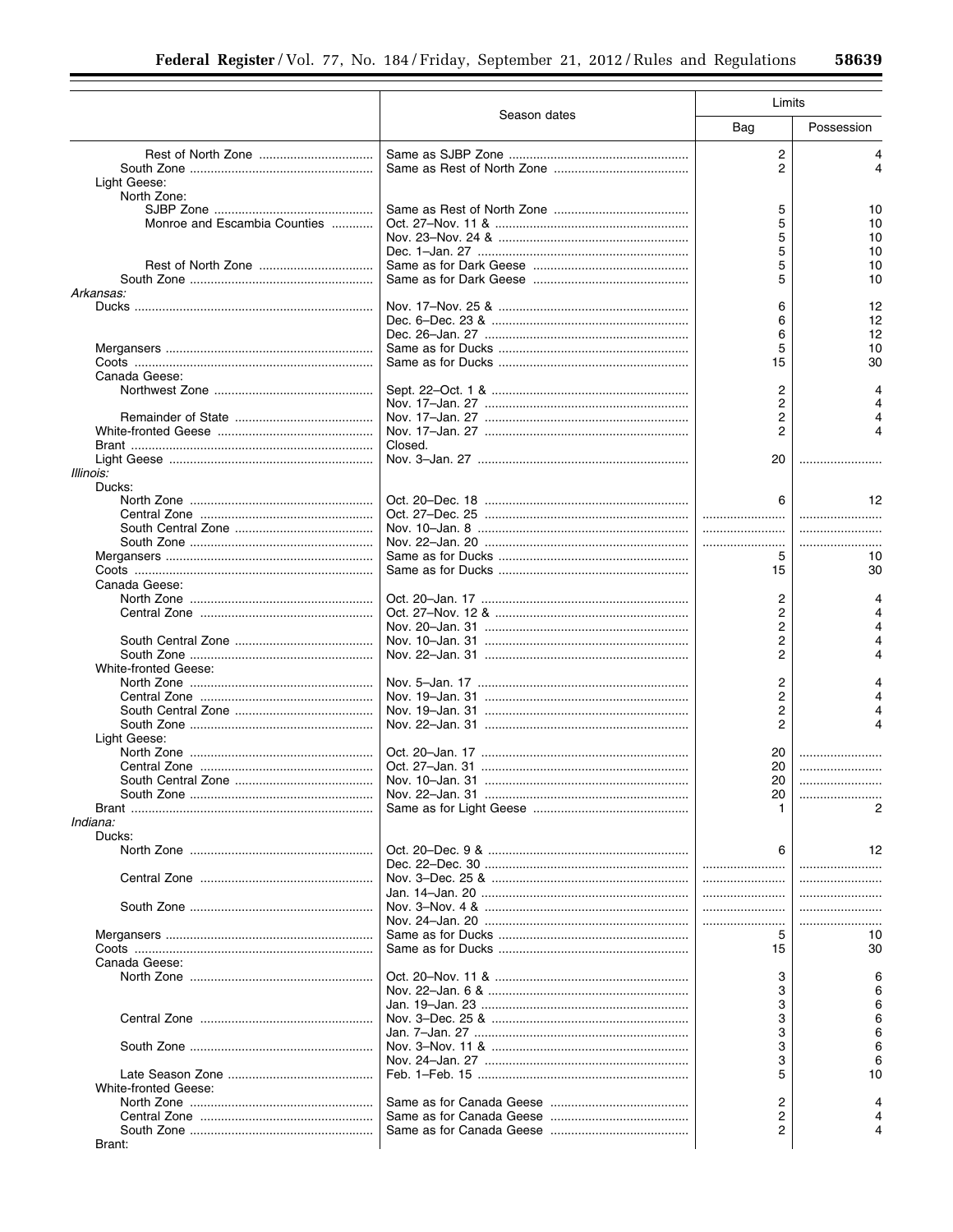|                                      | Season dates       | Limits |                |
|--------------------------------------|--------------------|--------|----------------|
|                                      |                    | Bag    | Possession     |
|                                      |                    | 1      | $\overline{c}$ |
|                                      |                    | 1      | 2              |
|                                      |                    | 1      | 2              |
| Light Geese:                         |                    |        |                |
|                                      |                    | 20     |                |
|                                      |                    | 20     |                |
|                                      |                    | 20     |                |
| lowa:                                |                    |        |                |
| Ducks:                               |                    |        |                |
|                                      |                    | 6      | 12             |
|                                      |                    |        |                |
|                                      |                    |        |                |
|                                      |                    |        |                |
|                                      |                    |        |                |
|                                      |                    |        |                |
|                                      |                    | 5      | 10             |
|                                      |                    | 15     | 30             |
| Canada Geese:                        |                    |        |                |
|                                      |                    | 2      |                |
|                                      |                    | 3      | 6              |
|                                      |                    | 2      |                |
|                                      |                    | 3      | 6              |
|                                      |                    | 2      |                |
|                                      |                    | 3      | 6              |
| <b>White-fronted Geese:</b>          |                    |        |                |
|                                      |                    | 2      |                |
|                                      |                    | 2      |                |
|                                      |                    | 2      |                |
| Brant:                               |                    |        |                |
|                                      |                    | 1      |                |
|                                      |                    | 1      |                |
|                                      |                    | 1      |                |
| Light Geese:                         |                    |        |                |
|                                      |                    | 20     |                |
|                                      |                    | 20     |                |
|                                      |                    | 20     |                |
| Kentucky:                            |                    |        |                |
| Ducks:                               |                    |        |                |
|                                      |                    | 6      | 12             |
|                                      |                    |        |                |
|                                      | Same as West Zone. |        |                |
|                                      |                    | 5      | 10             |
|                                      |                    | 15     | 30             |
|                                      |                    | 2      |                |
|                                      |                    | 2      |                |
|                                      |                    | 1      | 2              |
|                                      |                    | 20     |                |
| Louisiana:                           |                    |        |                |
| Ducks:                               |                    |        |                |
|                                      |                    | 6      | 12             |
|                                      |                    |        |                |
| East Zone (including Catahoula Lake) |                    |        |                |
|                                      |                    |        |                |
|                                      |                    |        |                |
|                                      |                    |        |                |
|                                      |                    |        |                |
|                                      |                    | 5      | 10             |
|                                      |                    | 15     | 30             |
| Canada Geese (1):                    |                    |        |                |
|                                      |                    | 3      |                |
|                                      |                    | 3      |                |
|                                      |                    | 3      |                |
|                                      |                    | 3      |                |
|                                      |                    | 3      |                |
|                                      |                    | 3      |                |
| White-fronted (1):                   |                    |        |                |
|                                      |                    | 2      |                |
|                                      |                    | 2      |                |
|                                      |                    | 2      |                |
|                                      |                    | 2      |                |
|                                      |                    | 2      |                |
|                                      |                    | 2      |                |
|                                      |                    |        |                |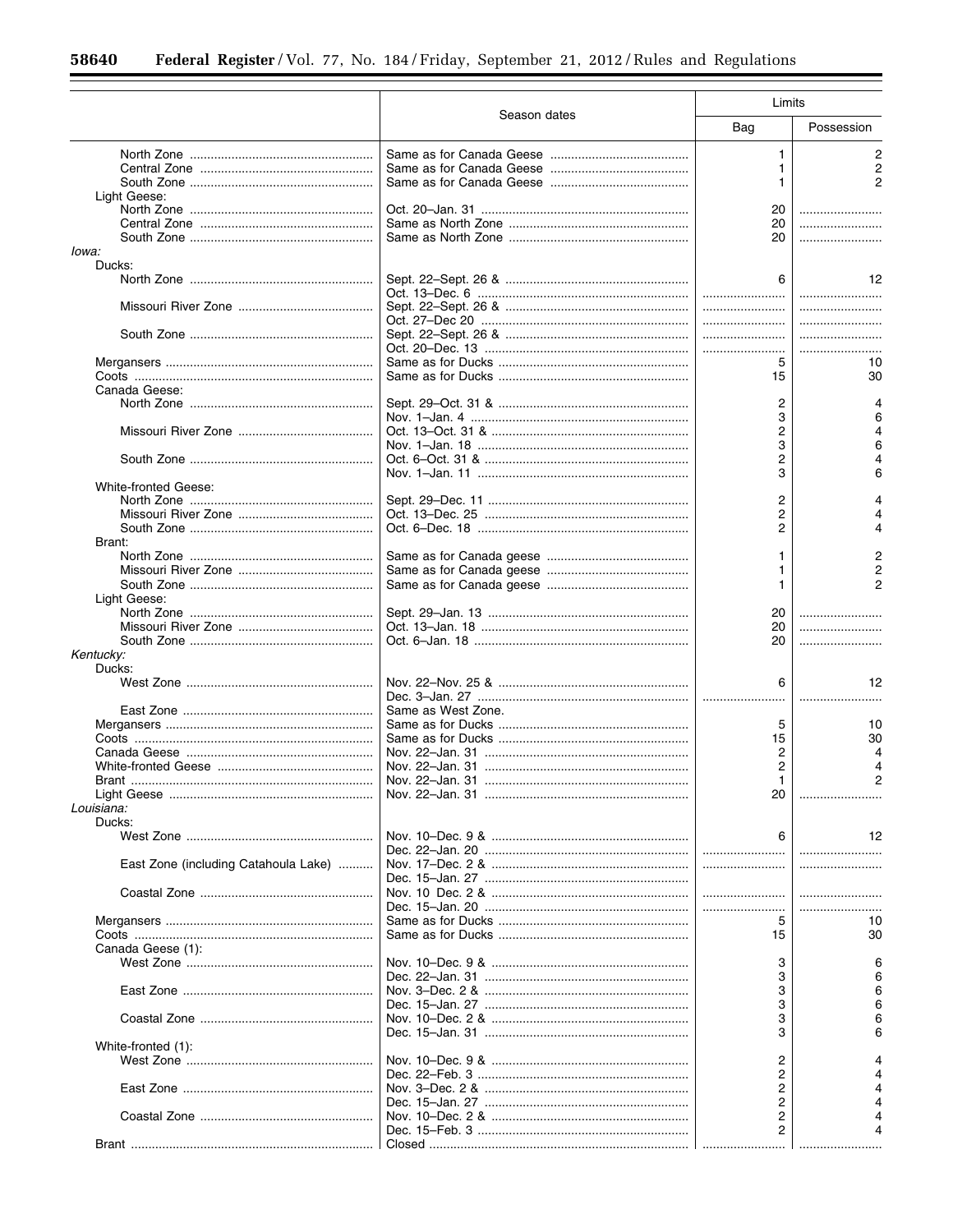|                             | Season dates | Limits         |            |
|-----------------------------|--------------|----------------|------------|
|                             |              | Bag            | Possession |
| Light Geese:                |              |                |            |
|                             |              | 20             |            |
|                             |              | 20             |            |
|                             |              | 20             |            |
| Michigan:                   |              |                |            |
| Ducks $(2)$ :               |              |                |            |
|                             |              | 6              | 12         |
|                             |              |                |            |
|                             |              |                |            |
|                             |              |                |            |
|                             |              |                |            |
|                             |              |                |            |
|                             |              | 5              | 10         |
|                             |              | 15             | 30         |
| Canada Geese:               |              |                |            |
|                             |              | 2              |            |
|                             |              | 2              |            |
| South Zone:                 |              |                |            |
| Muskegon Wastewater GMU     |              | $\overline{2}$ |            |
|                             |              |                |            |
| Allegan County GMU          |              | 2              |            |
|                             |              | 2              |            |
|                             |              | 2              |            |
| Saginaw County GMU          |              | 2              |            |
|                             |              | 2              |            |
| Tuscola/Huron GMU           |              | 2              |            |
| Remainder of South Zone     |              | 2              |            |
|                             |              | 2              |            |
|                             |              | 5              | 10         |
| Southern MI Late Season (3) |              | 5              | 10         |
| <b>White-fronted Geese:</b> |              |                |            |
|                             |              |                |            |
|                             |              |                |            |
|                             |              |                |            |
|                             |              |                |            |
|                             |              |                |            |
|                             |              |                |            |
| Light Geese:                |              |                |            |
|                             |              | 20             |            |
|                             |              | 20             |            |
|                             |              | 20             |            |
| Brant:                      |              |                |            |
|                             |              | 1              |            |
|                             |              |                |            |
|                             |              |                |            |
| Minnesota:                  |              |                |            |
| Ducks:                      |              |                |            |
|                             |              | 6              | 12         |
|                             |              |                |            |
|                             |              |                | .          |
|                             |              |                |            |
|                             |              |                | .          |
|                             |              | 5              | 10         |
|                             |              | 15             | 30         |
| Geese:                      |              |                |            |
|                             |              |                |            |
|                             |              | 3              |            |
| White-fronted and Brant     |              | $\mathbf{1}$   |            |
|                             |              | 20             |            |
|                             |              |                |            |
|                             |              |                |            |
|                             |              |                |            |
|                             |              | З              | 6          |
| White-fronted and Brant     |              | 1              | 2          |
|                             |              | 20             |            |
|                             |              |                |            |
|                             |              |                |            |
|                             |              | З              | 6          |
| White-fronted and Brant     |              | 1              |            |
|                             |              | 20             |            |
| Mississippi:                |              |                |            |
|                             |              | 6              | 12         |
|                             |              | 6              | 12         |
|                             |              | 6              | 12         |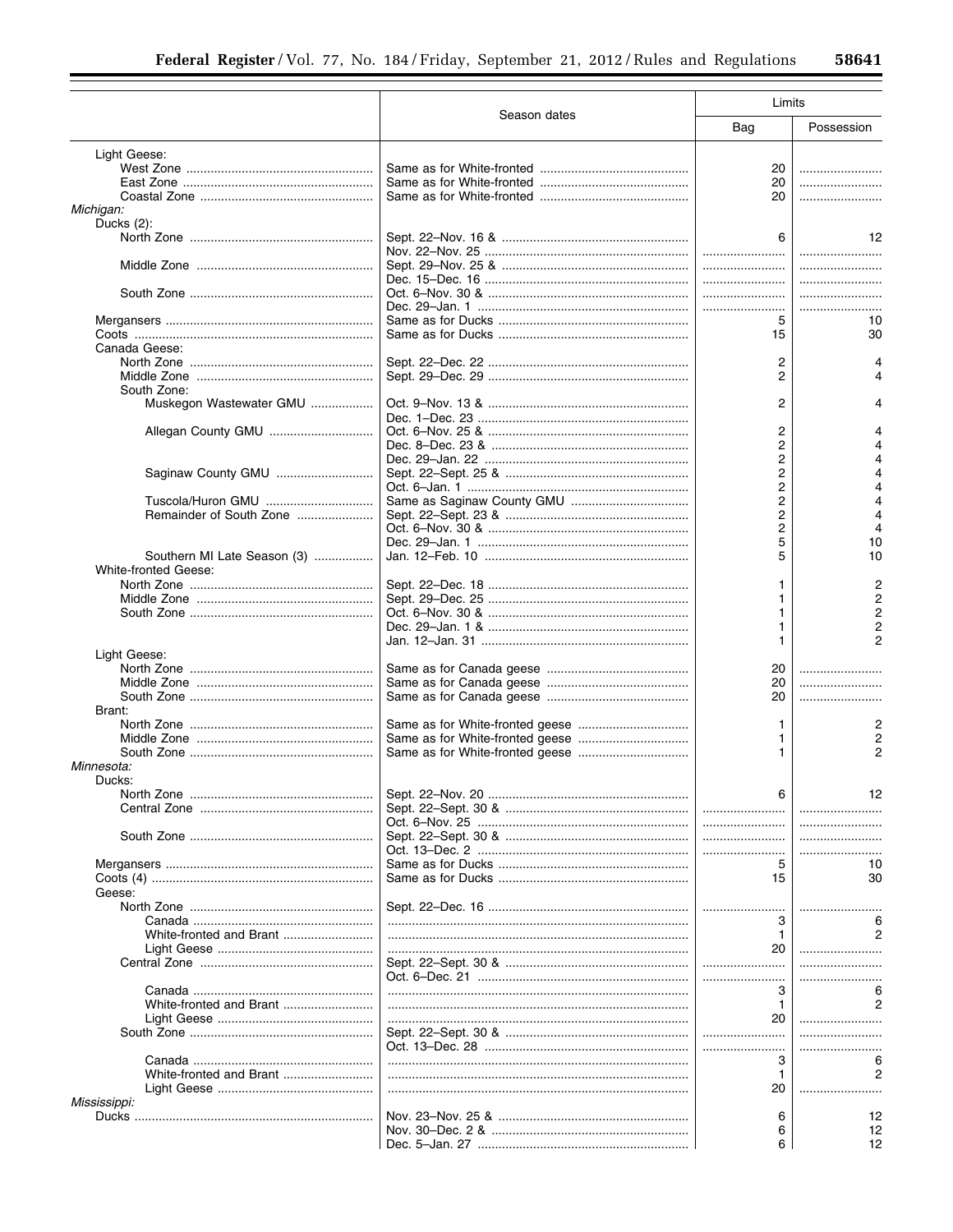۰

|                             | Season dates | Limits         |            |
|-----------------------------|--------------|----------------|------------|
|                             |              | Bag            | Possession |
|                             |              | 5              | 10         |
|                             |              | 15             | 30         |
|                             |              | 3              |            |
|                             |              | 2              |            |
|                             |              | 1              |            |
|                             |              | 20             |            |
| <b>Missouri:</b>            |              |                |            |
| Ducks and Mergansers:       |              |                |            |
|                             |              | 6              | 12         |
|                             |              |                |            |
|                             |              |                |            |
|                             |              |                |            |
|                             |              | 15             | 30         |
| Canada Geese:               |              |                |            |
|                             |              | 3              |            |
|                             |              | 3              |            |
|                             |              | 3              |            |
|                             |              | 3              |            |
| White-fronted Geese:        |              |                |            |
|                             |              | $\overline{c}$ |            |
|                             |              | 2              |            |
|                             |              | 2              |            |
| Brant:                      |              |                |            |
|                             |              |                |            |
|                             |              | 1              |            |
|                             |              | 1              |            |
|                             |              | 1              |            |
| Light Geese:                |              |                |            |
|                             |              | 20             |            |
|                             |              | 20             |            |
|                             |              | 20             |            |
| Ohio:                       |              |                |            |
| Ducks $(2)$ :               |              |                |            |
|                             |              | 6              | 12         |
|                             |              |                |            |
|                             |              |                |            |
|                             |              |                |            |
|                             |              |                |            |
|                             |              |                |            |
|                             |              |                |            |
|                             |              | 5              | 10         |
|                             |              | 15             | 30         |
| Canada Geese:               |              |                |            |
|                             |              | 3              | 6          |
|                             |              |                |            |
|                             |              | 3              | 6          |
|                             |              | 3              |            |
|                             |              | 3              |            |
|                             |              | 3              | 6          |
|                             |              | 3              | 6          |
|                             |              |                |            |
|                             |              | 1              |            |
|                             |              | 1              |            |
|                             |              | 10             | 20         |
| Tennessee:                  |              |                |            |
| Ducks:                      |              |                |            |
|                             |              | 6              | 12         |
|                             |              |                |            |
|                             |              |                | .          |
|                             |              |                |            |
|                             |              | 5              | 10         |
|                             |              | 15             | 30         |
| Canada Geese:               |              |                |            |
|                             |              | 2              |            |
|                             |              |                |            |
|                             |              | 2              |            |
|                             |              | 2              |            |
|                             |              | 2              |            |
|                             |              | 2              |            |
|                             |              | 2              |            |
| Kentucky/Barkley Lakes Zone |              | 2              |            |
|                             |              | 2              |            |
|                             |              | 2              |            |
|                             |              | 2              |            |
|                             |              | 20             |            |
| Wisconsin:                  |              |                |            |
|                             |              |                |            |
| Ducks $(2)$ :               |              |                |            |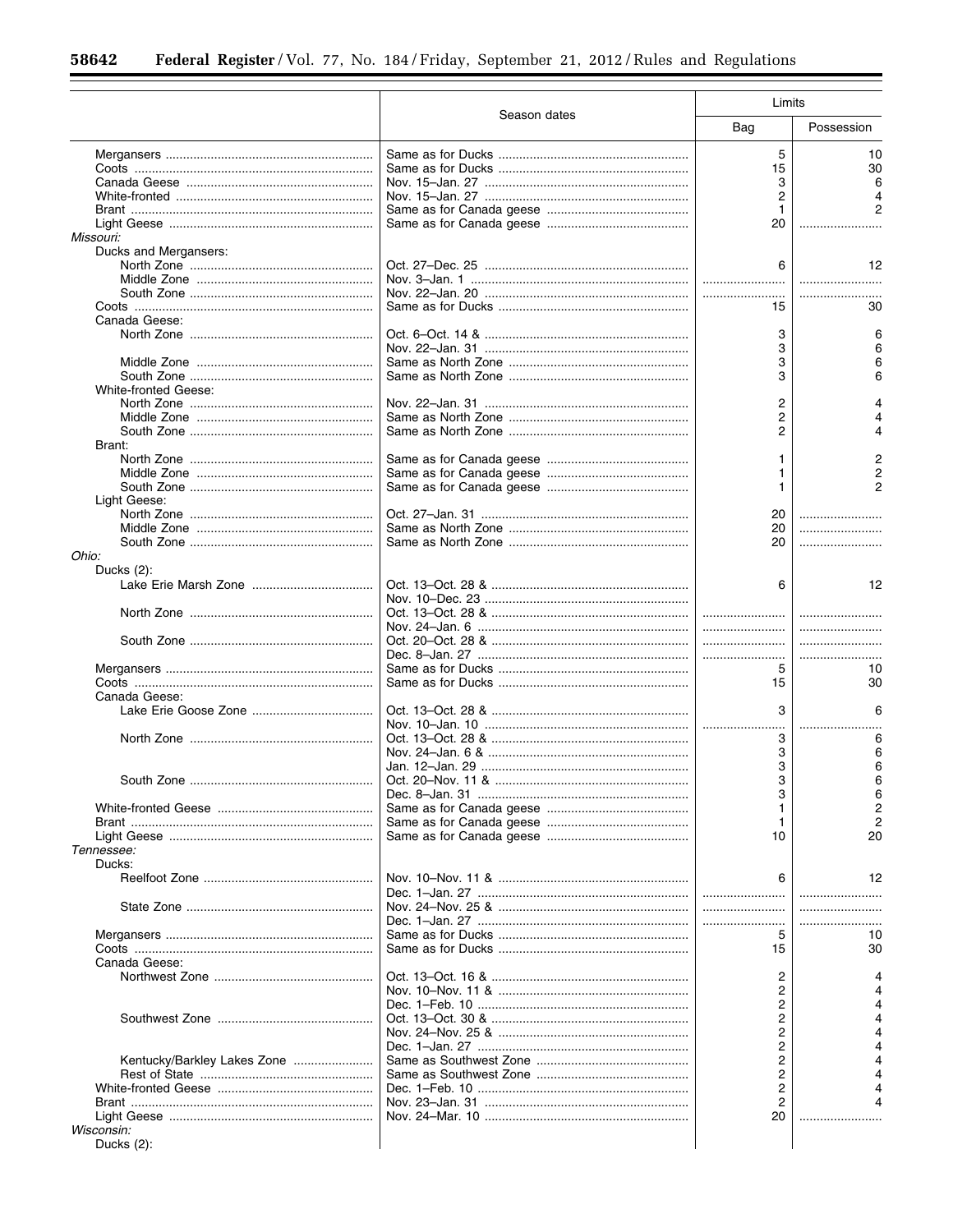|                                            |              | Limits         |                      |
|--------------------------------------------|--------------|----------------|----------------------|
|                                            | Season dates | Bag            | Possession           |
|                                            |              | 6              | 12                   |
|                                            |              |                |                      |
|                                            |              |                |                      |
|                                            |              | 5              | 10                   |
|                                            |              | 15             | 30                   |
| Canada Geese:<br>North Zone:               |              |                |                      |
| Brown Co. Subzone-North                    |              | 2              |                      |
|                                            |              | $\overline{2}$ |                      |
|                                            |              | 2              |                      |
| Remainder of North Zone<br>South Zone:     |              | 2              |                      |
|                                            |              | 2              |                      |
| Brown Co. Subzone-South                    |              | 2              |                      |
|                                            |              | $\overline{2}$ |                      |
| Mississippi River Subzone                  |              | $\overline{2}$ |                      |
|                                            |              |                | $\overline{\Lambda}$ |
| Remainder of South Zone                    |              | 2              | 4                    |
| <b>White-fronted Geese:</b><br>North Zone: |              |                |                      |
| Brown Co. Subzone-North                    |              | 2              |                      |
|                                            |              | $\mathfrak{p}$ |                      |
|                                            |              | .              |                      |
| Remainder of North Zone<br>South Zone:     |              | 2              |                      |
|                                            |              | 1              |                      |
| Brown Co. Subzone-South                    |              | 2              |                      |
|                                            |              | $\overline{2}$ |                      |
| Mississippi River Subzone                  |              | 2              |                      |
|                                            |              | 2              |                      |
|                                            |              |                |                      |
| Remainder of South Zone                    |              | 2<br>2         | 4                    |
|                                            |              | 20             |                      |
|                                            |              |                |                      |

(1) In *Louisiana,* during the Canada goose season, the daily bag limit is 3 dark geese (whitefronts and Canada geese) with no more than 2 white-fronted geese. Possession limits are twice the daily bag limits.

(2) In *Michigan, Ohio,* and *Wisconsin,* the daily bag limit may include no more than one hen mallard.

(3) In *Michigan,* the Southern Michigan Late Canada goose season excludes the Goose Management Units (GMUs).

(4) In *Minnesota,* the daily bag limit is 15 and the possession limit is 30 coots and moorhens in the aggregate.

# **Central Flyway**

## *Flyway-Wide Restrictions*

*Duck Limits:* The daily bag limit is 6 ducks, which may include no more than 5 mallards (2 female mallards), 1 mottled duck, 2 pintails, 1 canvasback,

2 redheads, and 3 wood ducks. The possession limit is twice the daily bag limit.

*Merganser Limits:* The daily bag limit is 5 mergansers with 10 in possession and may include no more than 2 hooded

mergansers daily and 4 in possession. In States that include mergansers in the duck bag limit, the daily limit is the same as the duck bag limit, of which only 2 daily and 4 in possession may be hooded mergansers.

|                                 | Season dates | _imits |            |
|---------------------------------|--------------|--------|------------|
|                                 |              | Bag    | Possession |
| Colorado:                       |              |        |            |
| Ducks                           |              |        | 12         |
|                                 |              |        |            |
|                                 |              |        |            |
|                                 |              |        |            |
|                                 |              |        |            |
|                                 |              |        |            |
|                                 |              | 15     | 30         |
|                                 |              |        | 10         |
| Dark Geese:                     |              |        |            |
|                                 |              |        | 8          |
|                                 |              |        |            |
| South Park/San Luis Valley Unit |              |        |            |
|                                 |              |        |            |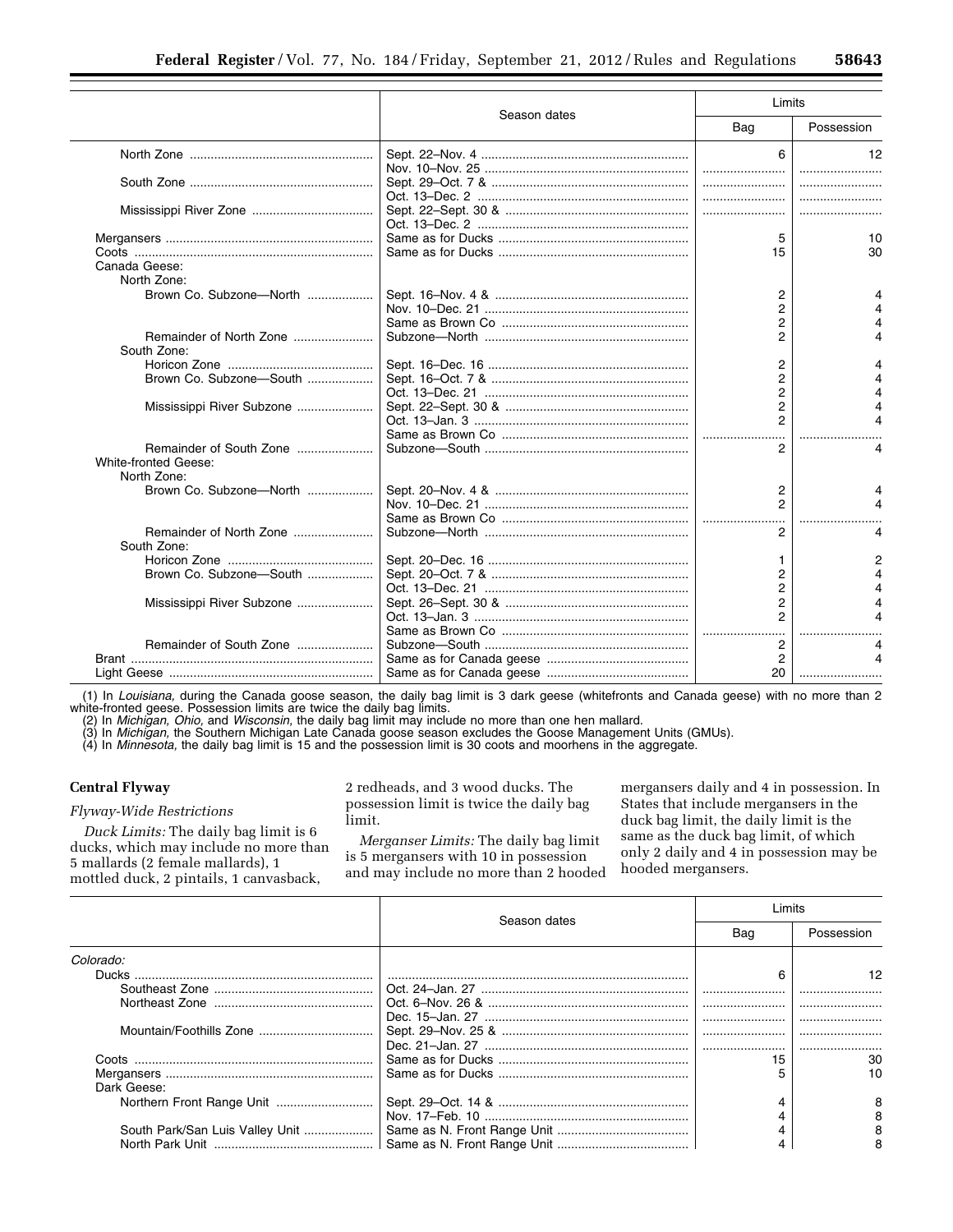|                                                 |              | Limits         |            |
|-------------------------------------------------|--------------|----------------|------------|
|                                                 | Season dates | Bag            | Possession |
| Rest of State in Central Flyway<br>Light Geese: |              | 4              | 8          |
| Northern Front Range Unit                       |              | 20             |            |
| South Park/San Luis Valley Unit                 |              | 20             |            |
|                                                 |              | 20             |            |
| Rest of State in Central Flyway                 |              | 20             |            |
| Kansas:                                         |              |                |            |
|                                                 |              | 6              | 12         |
|                                                 |              |                |            |
|                                                 |              |                |            |
|                                                 |              |                |            |
| Low Plains:                                     |              |                |            |
|                                                 |              |                |            |
|                                                 |              |                |            |
|                                                 |              |                |            |
|                                                 |              |                |            |
|                                                 |              | .              |            |
|                                                 |              | 5              | 10         |
|                                                 |              | 15             | 30         |
|                                                 |              | 3              | 6          |
|                                                 |              | 3              |            |
|                                                 |              | $\overline{c}$ |            |
|                                                 |              |                |            |
|                                                 |              | $\overline{c}$ |            |
|                                                 |              | 20             |            |
|                                                 |              | 20             |            |
| Montana:                                        |              |                |            |
|                                                 |              | 6              | 12         |
|                                                 |              |                |            |
|                                                 |              |                |            |
|                                                 |              | 15             | 30         |
|                                                 |              | 5              | 10         |
|                                                 |              | 5              | 10         |
|                                                 |              | 20             | 40         |
|                                                 |              |                |            |
|                                                 |              | 20             | 40         |
| Nebraska:                                       |              |                |            |
|                                                 |              | 6              | 12         |
|                                                 |              |                |            |
| Zone 2:                                         |              |                |            |
|                                                 |              |                |            |
|                                                 |              |                |            |
|                                                 |              |                |            |
| Zone 3:                                         |              |                |            |
|                                                 |              |                |            |
|                                                 |              |                |            |
|                                                 |              |                | .          |
|                                                 |              |                | .          |
|                                                 |              |                |            |
|                                                 |              | 5              | 10         |
|                                                 |              | 15             | 30         |
| Canada Geese:                                   |              |                |            |
|                                                 |              | З              |            |
|                                                 |              | 3              |            |
|                                                 |              | 3              |            |
|                                                 |              | 3              |            |
|                                                 |              | 3              |            |
|                                                 |              |                |            |
|                                                 |              | 3              |            |
|                                                 |              | 2              |            |
|                                                 |              | 1              |            |
|                                                 |              | 20             |            |
|                                                 |              | 20             |            |
| New Mexico:                                     |              |                |            |
|                                                 |              | 6              | 12         |
|                                                 |              |                |            |
|                                                 |              |                |            |
|                                                 |              | 15             | 30         |
|                                                 |              |                |            |
| Dark Geese (2):                                 |              |                |            |
| Middle Rio Grande Valley Unit (2)               |              | 2              |            |
|                                                 |              | 4              |            |
|                                                 |              | 20             |            |
| North Dakota:                                   |              |                |            |
|                                                 |              | 6              | 12         |
|                                                 |              |                |            |
|                                                 |              |                | .          |
|                                                 |              |                |            |
|                                                 |              |                |            |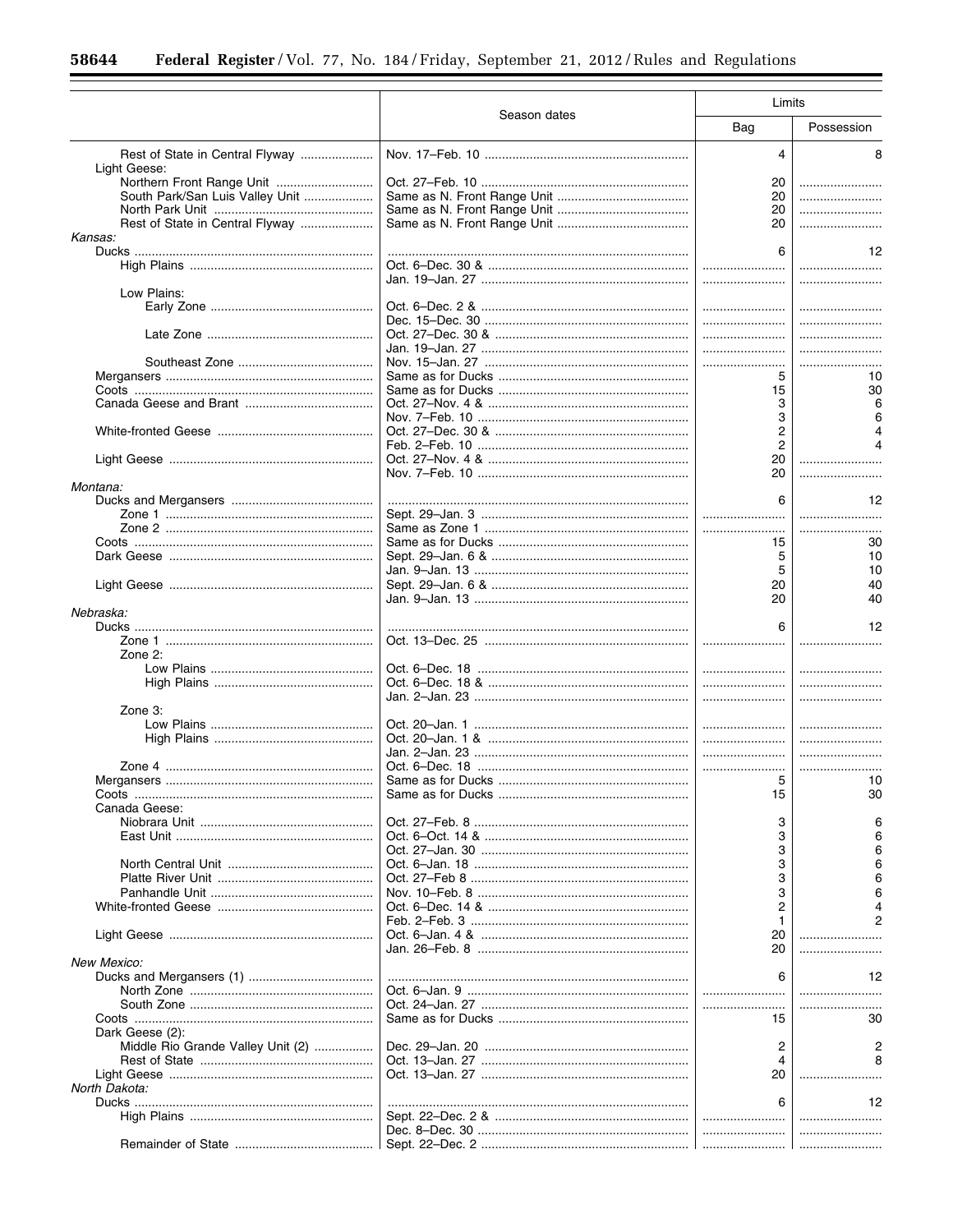|                         |              | Limits |            |
|-------------------------|--------------|--------|------------|
|                         | Season dates | Bag    | Possession |
|                         |              | 5      | 10         |
|                         |              | 15     | 30         |
| Canada Geese (3):       |              |        |            |
|                         |              | 3      |            |
|                         |              | 3      |            |
|                         |              | 2      |            |
|                         |              | 20     |            |
| Oklahoma:               |              |        |            |
|                         |              | 6      | 12         |
|                         |              |        |            |
| Low Plains:             |              |        |            |
| Zone 1                  |              |        |            |
|                         |              |        |            |
|                         |              |        |            |
|                         |              |        |            |
|                         |              | 5      | 10         |
|                         |              | 15     | 30         |
|                         |              | 3      |            |
|                         |              | 3      |            |
|                         |              |        |            |
|                         |              | 1      |            |
|                         |              | 20     |            |
|                         |              | 20     |            |
| South Dakota:           |              |        |            |
|                         |              | 6      | 12         |
|                         |              |        |            |
|                         |              |        |            |
| Low Plains:             |              |        |            |
|                         |              |        |            |
|                         |              |        |            |
|                         |              |        |            |
|                         |              | 5      | 10         |
|                         |              | 15     | 30         |
|                         |              | 1.     | 2          |
| Canada Geese:           |              |        |            |
|                         |              | 3      |            |
|                         |              | 3      |            |
|                         |              | 3      |            |
|                         |              | 3      |            |
|                         |              | 20     | .          |
| Texas:                  |              |        |            |
|                         |              | 6      | 12         |
|                         |              |        |            |
|                         |              |        |            |
| Low Plains:             |              |        |            |
|                         |              |        |            |
|                         |              |        |            |
|                         |              |        |            |
|                         |              | 5      | 10         |
|                         |              | 15     | 30         |
| Canada Geese and Brant: |              |        |            |
| East Tier:              |              |        |            |
|                         |              | 3      |            |
|                         |              | 3      |            |
|                         |              | 5      | 10         |
| White-fronted Geese:    |              |        |            |
| East Tier:              |              |        |            |
|                         |              | 2      |            |
|                         |              | 2      |            |
|                         |              |        |            |
| Light Geese:            |              |        |            |
| East Tier:              |              |        |            |
|                         |              | 20     |            |
|                         |              |        |            |
|                         |              |        |            |
| Wyoming:                |              |        |            |
|                         |              | 6      | 12         |
|                         |              |        |            |
|                         |              |        |            |
|                         |              |        |            |
|                         |              |        |            |
|                         |              |        |            |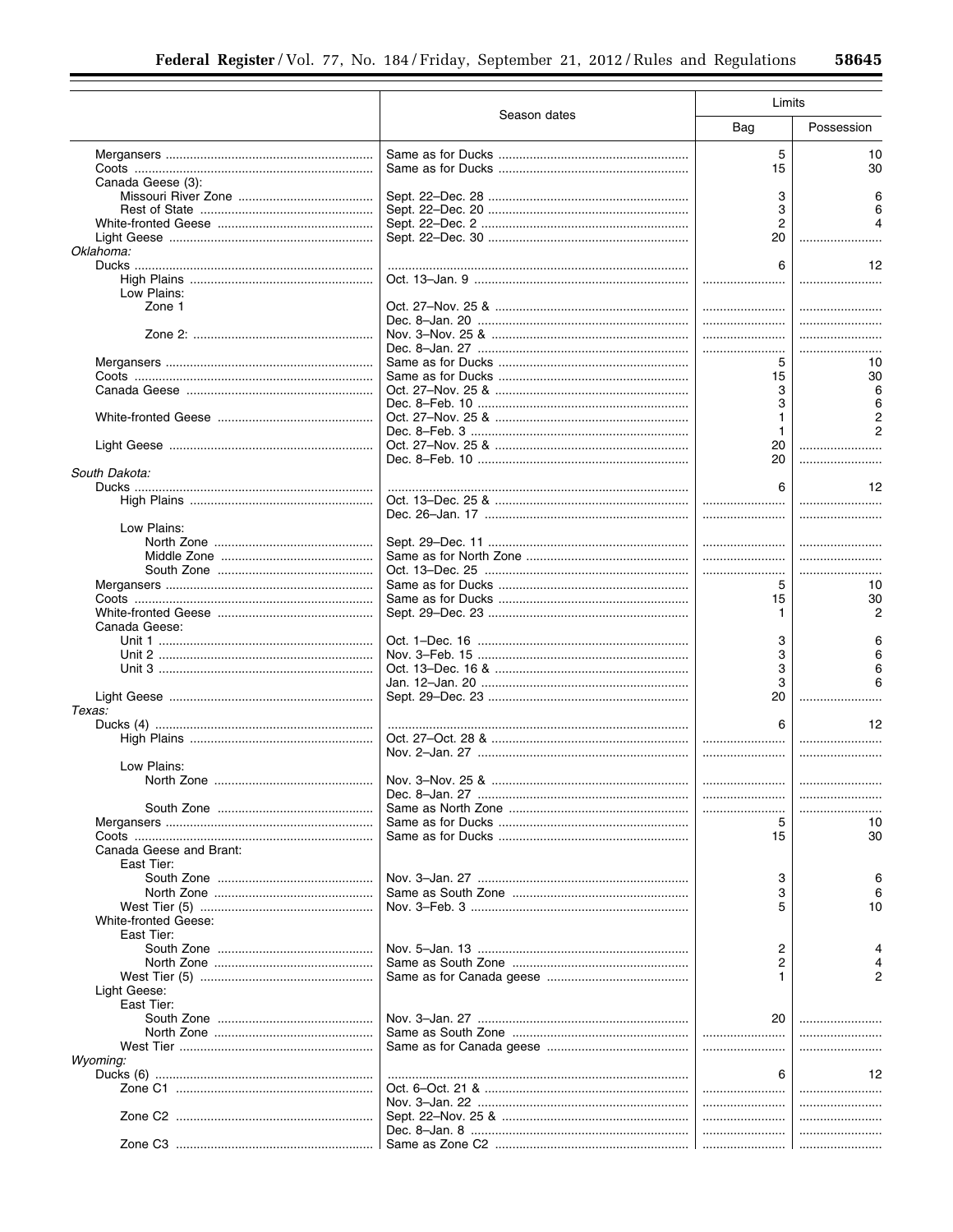|              |              | Limits |            |
|--------------|--------------|--------|------------|
|              | Season dates | Bag    | Possession |
|              |              |        | 10         |
|              |              |        | 30         |
| Dark Geese:  |              |        |            |
| $Zone$ $C1:$ |              |        |            |
|              |              |        |            |
|              |              |        | 8          |
|              |              |        | 10         |
|              |              |        | 10         |
|              |              |        | 10         |
|              |              |        | 10         |
|              |              |        | 10         |
|              |              |        | 10         |
|              |              |        | 40         |
|              |              |        | 40         |

(1) In *New Mexico,* Mexican-like ducks are included in the aggregate with mallards.

(2) In *New Mexico,* the season for dark geese is closed in Bernalillo, Sandoval, Sierra, and Valencia Counties. In the Middle Rio Grande Valley Unit, a limited season is established. See State regulations for additional information.

(3) In *North Dakota,* see State regulations for additional shooting hour restrictions.

(4) In *Texas,* the daily bag limit is 6 ducks, which may include no more than 5 mallards (only 2 of which may be hens), 2 redheads, 3 wood ducks, 1 canvasback, 2 pintails, and 1 dusky duck (mottled duck, black duck and their hybrids, or Mexican-like duck). The season for dusky ducks is closed the first 5 days of the season in all zones. The possession limit is twice the daily bag limit.

(5) In *Texas,* in the West Tier the daily bag limit for dark geese is in the aggregate and may include no more than 1 white-fronted goose.

(6) In *Wyoming,* the daily bag limit may include no more than 1 hen mallard.

(7) See State regulations for additional restrictions.

#### **Pacific Flyway**

*Flyway-Wide Restrictions* 

*Duck and Merganser Limits:* The daily bag limit of 7 ducks (including

mergansers) may include no more than 2 female mallards, 2 pintails, 2 redheads, and 1 canvasback. The possession limit is twice the daily bag limit.

*Coot and Common Moorhen Limits:*  Daily bag and possession limits are in the aggregate for the two species.

|                                  |              | Limits         |            |
|----------------------------------|--------------|----------------|------------|
|                                  | Season dates | Bag            | Possession |
| Arizona:                         |              |                |            |
|                                  |              | $\overline{7}$ | 14         |
|                                  |              |                |            |
|                                  |              |                |            |
|                                  |              | 25             | 25         |
| Dark Geese:                      |              |                |            |
|                                  |              | 3              | 6          |
|                                  |              | 3              | 6          |
| Light Geese:                     |              |                |            |
|                                  |              | 4              | 8          |
|                                  |              | 4              | я          |
| California:                      |              |                |            |
|                                  |              | $\overline{7}$ | 14         |
|                                  |              |                |            |
|                                  |              |                |            |
|                                  |              |                |            |
| Southern San Joaquin Valley Zone |              |                |            |
|                                  |              |                |            |
|                                  |              |                |            |
|                                  |              | 25             | 25         |
| Dark Geese:                      |              |                |            |
|                                  |              | 6              | 12         |
| Small Canada Geese (2)           |              | 6              | 12         |
| Large Canada Geese (3)           |              | $\overline{2}$ | Δ          |
|                                  |              | 6              | 12         |
|                                  |              | 3              | 6          |
|                                  |              | 3              | 6          |
|                                  |              | 8              | 16         |
|                                  |              | 6              | 12         |
| Large Canada geese (3)           |              | 6              | 12         |
|                                  |              | 6              | 12         |
| <b>White-fronted Geese:</b>      |              |                |            |
| Sacramento Valley                |              | 2              | 4          |
|                                  |              | 6              | 12         |
|                                  |              | 6              | 12         |
| Del Norte & Humboldt Counties:   |              | 6              | 12         |
|                                  |              |                |            |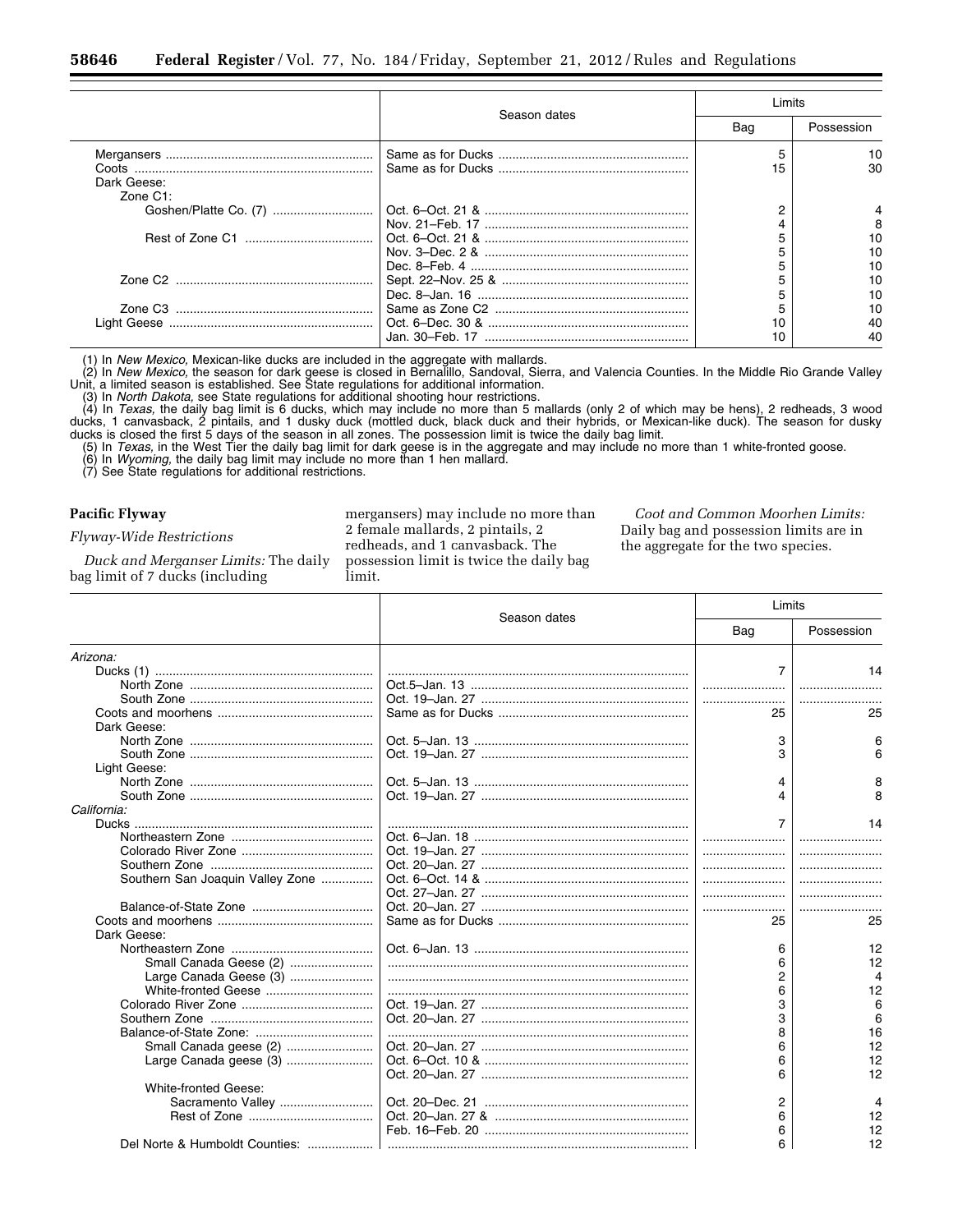|                                         | Season dates        | Limits         |            |
|-----------------------------------------|---------------------|----------------|------------|
|                                         |                     | Bag            | Possession |
|                                         |                     | 6              | 12         |
|                                         |                     | 6              | 12         |
| Large Canada geese (3)                  |                     | 1.             | 2          |
| White-fronted Geese                     |                     | 6              | 12         |
| Light Geese:                            |                     |                |            |
|                                         |                     | 6              | 12         |
|                                         |                     | 6              | 12         |
| Southern Zone:                          |                     |                |            |
|                                         |                     | 6              | 12         |
|                                         |                     | 6              | 12         |
|                                         |                     |                | 12         |
|                                         |                     | 6              |            |
|                                         |                     | 6              | 12         |
|                                         |                     | 6              | 12         |
| Del Norte & Humboldt Counties<br>Brant: |                     | 6              | 12         |
|                                         |                     | 2              |            |
|                                         |                     | 2              |            |
| Colorado:                               |                     |                |            |
|                                         |                     | 7              | 14         |
|                                         |                     |                |            |
|                                         |                     | 25             | 25         |
|                                         |                     | 4              | 8          |
|                                         |                     | 4              | 8          |
|                                         |                     | 10             | 20         |
| Idaho:                                  |                     |                |            |
|                                         |                     | $\overline{7}$ | 14         |
|                                         |                     |                |            |
|                                         |                     |                |            |
|                                         |                     |                |            |
|                                         |                     |                |            |
|                                         |                     | 25             | 25         |
| Dark Geese:                             |                     |                |            |
|                                         |                     | 4              | 8          |
|                                         |                     | 4              | 8          |
|                                         |                     | 3              | 6          |
| Light Geese:                            |                     |                |            |
|                                         |                     | 10             | 20         |
|                                         |                     | 10             | 20         |
|                                         |                     | 10             | 20         |
|                                         |                     |                |            |
|                                         |                     | 10             | 20         |
|                                         |                     | 10             | 20         |
|                                         |                     | 10             | 20         |
| Montana:                                |                     |                |            |
|                                         |                     | 7              | 14         |
|                                         |                     | 25             | 25         |
|                                         |                     | 4              | 8          |
|                                         |                     | 10             | 20         |
| Nevada:                                 |                     |                |            |
|                                         |                     | 7              | 14         |
|                                         | Sept. 22-Oct. 31 &. |                |            |
|                                         |                     |                |            |
|                                         |                     |                |            |
|                                         |                     |                |            |
|                                         |                     |                |            |
|                                         |                     |                | 25         |
|                                         |                     | 25             |            |
| Dark Geese:                             |                     |                |            |
|                                         |                     | 3              | 6          |
|                                         |                     | 3              |            |
|                                         |                     | 3              |            |
| Light Geese (7):                        |                     |                |            |
|                                         |                     | 10             | 20         |
|                                         |                     | 10             | 20         |
|                                         |                     | 10             | 20         |
|                                         |                     | 10             | 20         |
|                                         |                     | 10             | 20         |
| New Mexico:                             |                     |                |            |
|                                         |                     | 7              | 14         |
|                                         |                     |                | 25         |
|                                         |                     | 25             |            |
|                                         |                     | 25             | 25         |
| Dark Geese:                             |                     |                |            |
|                                         |                     | 3              |            |
|                                         |                     | 3              |            |
|                                         |                     | 2              |            |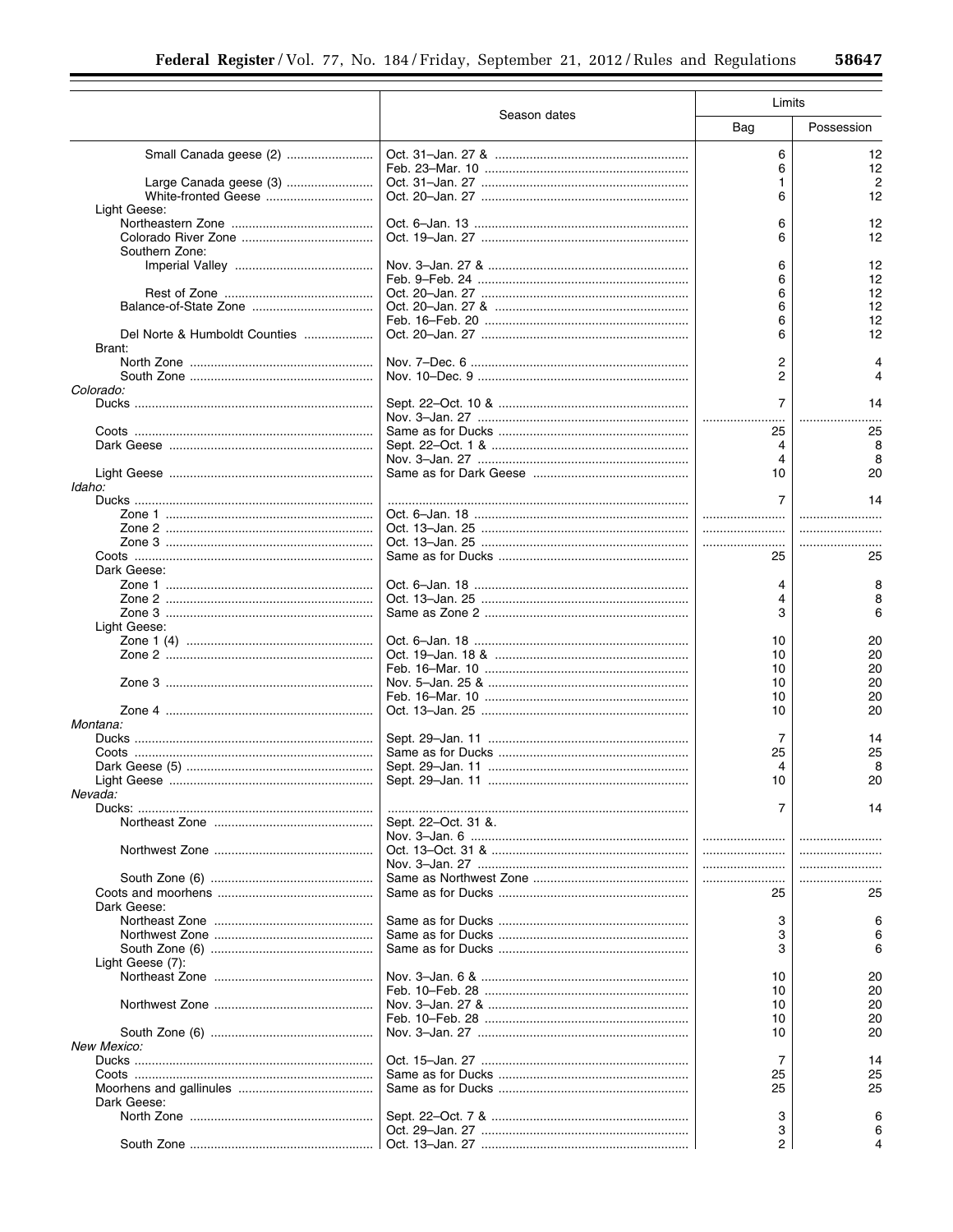|                                            |              | Limits       |            |
|--------------------------------------------|--------------|--------------|------------|
|                                            | Season dates | Bag          | Possession |
| Light Geese:                               |              |              |            |
|                                            |              | 10           | 20         |
|                                            |              | 10           | 20         |
| Oregon:                                    |              |              |            |
|                                            |              | 7            | 14         |
| Zone $1$ :                                 |              |              |            |
|                                            |              |              |            |
|                                            |              |              |            |
|                                            |              |              |            |
|                                            |              |              |            |
|                                            |              | 25           | 25         |
| Geese:                                     |              |              |            |
| Northwest General Goose Zone:              |              |              |            |
|                                            |              | 4            | 8          |
|                                            |              | 4            | 8          |
|                                            |              | 4            | 8          |
| Small Canada Geese (2)                     |              | 3            | 6          |
|                                            |              | 6            | 12         |
| Northwest Special Permit Zone (8):         |              |              |            |
|                                            |              | 4<br>4       | 8<br>8     |
|                                            |              | 4            | 8          |
|                                            |              |              |            |
| Dusky Canada geese                         |              | 1 per season |            |
| Small Canada geese (2)                     |              | 3            | 6          |
|                                            |              | 4            | 8          |
| Southwest General Zone:                    |              |              |            |
|                                            |              | 4            | 8          |
|                                            |              | 4            | 8          |
|                                            |              | 6            | 12         |
| South Coast Zone:                          |              |              |            |
|                                            |              | 4            | 8          |
|                                            |              | 4            | 8          |
|                                            |              | 4            | 8          |
|                                            |              | 6            | 12         |
| Harney and Lake County Zone:               |              |              |            |
|                                            |              | 4<br>4       | 8<br>8     |
| White-fronted geese:                       |              |              |            |
|                                            |              | 1            | 2          |
| Rest of Zone                               |              | 4            | 8          |
|                                            |              | 6            | 12         |
| Malheur County Zone (9):                   |              |              |            |
|                                            |              | 4            |            |
|                                            |              | 4            | 8          |
|                                            |              | 10           | 20         |
|                                            |              | 10           | 20         |
|                                            |              | 10           | 20         |
| Klamath County Zone:                       |              |              |            |
|                                            |              | 4            | 8          |
|                                            |              | 4            | 8          |
| White-fronted geese (Special sea-<br>son). |              | 4            | 8          |
|                                            |              | 6            | 12         |
|                                            |              | 6            | 12         |
|                                            |              | 6            | 12         |
| Eastern Zone:                              |              |              |            |
|                                            |              | 4            | 8          |
|                                            |              | 4<br>6       | 8          |
| Tillamook County (8):                      |              |              | 12         |
|                                            |              | 4            | 8          |
|                                            |              | 4            | 8          |
|                                            |              | 4            | 8          |
|                                            |              |              |            |
| Dusky Canada Geese                         |              | 1 per season |            |
| Small Canada Geese (2)                     |              | 3            | 6          |
|                                            |              | 4            | 8          |
|                                            |              | 2            |            |
|                                            |              |              |            |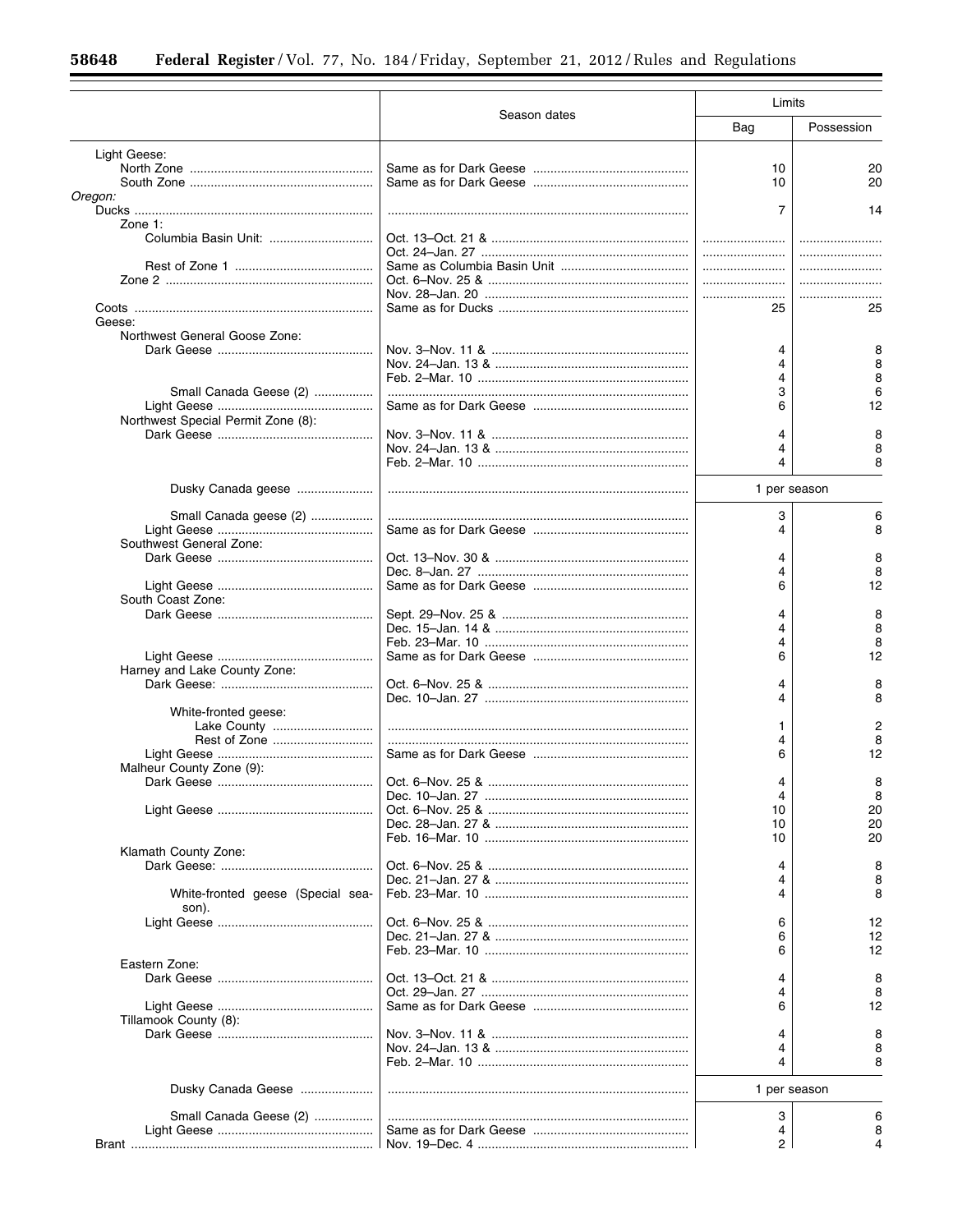|                           |                                  | Limits       |            |  |
|---------------------------|----------------------------------|--------------|------------|--|
|                           | Season dates                     | Bag          | Possession |  |
| Utah $(10)$ :             |                                  |              |            |  |
|                           |                                  | 7            | 14         |  |
|                           |                                  |              |            |  |
|                           |                                  |              |            |  |
|                           |                                  |              |            |  |
|                           |                                  | 25           | 25         |  |
| Geese:<br>Light:          |                                  |              |            |  |
|                           |                                  | 10           | 20         |  |
|                           |                                  | 10           | 20         |  |
|                           |                                  | 10           | 20         |  |
|                           |                                  | 10           | 20         |  |
|                           |                                  |              |            |  |
| Dark:                     |                                  |              |            |  |
|                           |                                  | 3            | 6          |  |
|                           |                                  | 3            |            |  |
|                           |                                  | 3            | 6          |  |
| Washington:               |                                  |              |            |  |
|                           |                                  | 7            |            |  |
|                           |                                  |              | 14         |  |
|                           |                                  |              |            |  |
|                           |                                  |              |            |  |
|                           |                                  |              |            |  |
|                           |                                  | 25           | 25         |  |
| Geese:                    |                                  |              |            |  |
|                           |                                  |              |            |  |
|                           |                                  | 4            | 8          |  |
|                           |                                  |              |            |  |
|                           |                                  |              |            |  |
|                           |                                  |              | .          |  |
| Management Area 2A (13):  |                                  |              | 8          |  |
|                           |                                  | 4            | 8          |  |
|                           |                                  | 4            | 8          |  |
|                           |                                  |              |            |  |
| Dusky Canada geese        |                                  | 1 per season |            |  |
| Late-Season Canada Geese: |                                  | 4            | 8          |  |
|                           |                                  |              |            |  |
| Dusky Canada geese        |                                  | 1 per season |            |  |
| Management Area 2B (13):  |                                  | 4            | 8          |  |
|                           |                                  | 4            | 8          |  |
|                           |                                  |              |            |  |
| Dusky Canada geese        |                                  | 1 per season |            |  |
| Management Areas 3 (12)   |                                  | 4            | 8          |  |
|                           |                                  |              |            |  |
|                           |                                  | 4            | 8          |  |
| Management Area 4 (12)    |                                  |              | 8          |  |
|                           | Oct. 17 & ………………………………………………………… |              | 8          |  |
|                           |                                  |              | 8          |  |
| Management Area 5 (12)    |                                  |              | 8          |  |
|                           |                                  | 4            | 8          |  |
|                           |                                  |              |            |  |
| Brant (14):               |                                  |              |            |  |
|                           |                                  | 2            |            |  |
|                           |                                  | 2            |            |  |
| Wyoming:                  |                                  |              |            |  |
|                           |                                  | 7            | 14         |  |
|                           |                                  |              |            |  |
|                           |                                  |              |            |  |
|                           |                                  | .            |            |  |
|                           |                                  | 25           | 25         |  |
|                           |                                  | 3            | 6          |  |

(1) In *Arizona,* the daily limit may include no more than either 2 hen mallards or 2 Mexican-like ducks, or 1 of each; and not more than 4 hen mallards and Mexican-like ducks, in the aggregate, may be in possession.

(2) In *California* and *Oregon,* small Canada geese are Cackling and Aleutian Canada geese.

(3) In *California,* large Canada geese are Western and Lesser Canada geese.

(4) In *Idaho,* the season on light geese is closed in Fremont and Teton Counties.

(5) In *Montana,* check State regulations for special seasons/exceptions in Freezeout Lake WMA; Canyon Ferry; Flathead; Deer Lodge County; and Missoula County.

(6) In *Nevada,* in the South Zone, the open season for all ducks, coots, moorhens, dark geese, and light geese in the Clark County portion of the South Zone are only open November 3 to January 27.

(7) In *Nevada,* there is no open season on light geese in Ruby Valley within Elko and White Pine Counties. In addition, the season is closed in Kirch WMA, Mason Valley WMA, and Scripps WMA/Washoe State Park from February 10 to February 28.

(8) In *Oregon,* the Northwest Special Permit Zone is closed to all goose hunting, except for designated areas. See State regulations for specific boundary descriptions, times, days, and other conditions of the special permit season.

(9) In *Oregon,* in the Malhuer County Zone, the daily bag limit for light geese is 10 and all hunt days after the last Sunday in January must be concurrent with Idaho's Zone 2.

(10) In *Utah,* the shooting hours are 7:30 a.m. to sunset on October 1 in Cache, Salt Lake, Davis, Weber, and Box Elder Counties.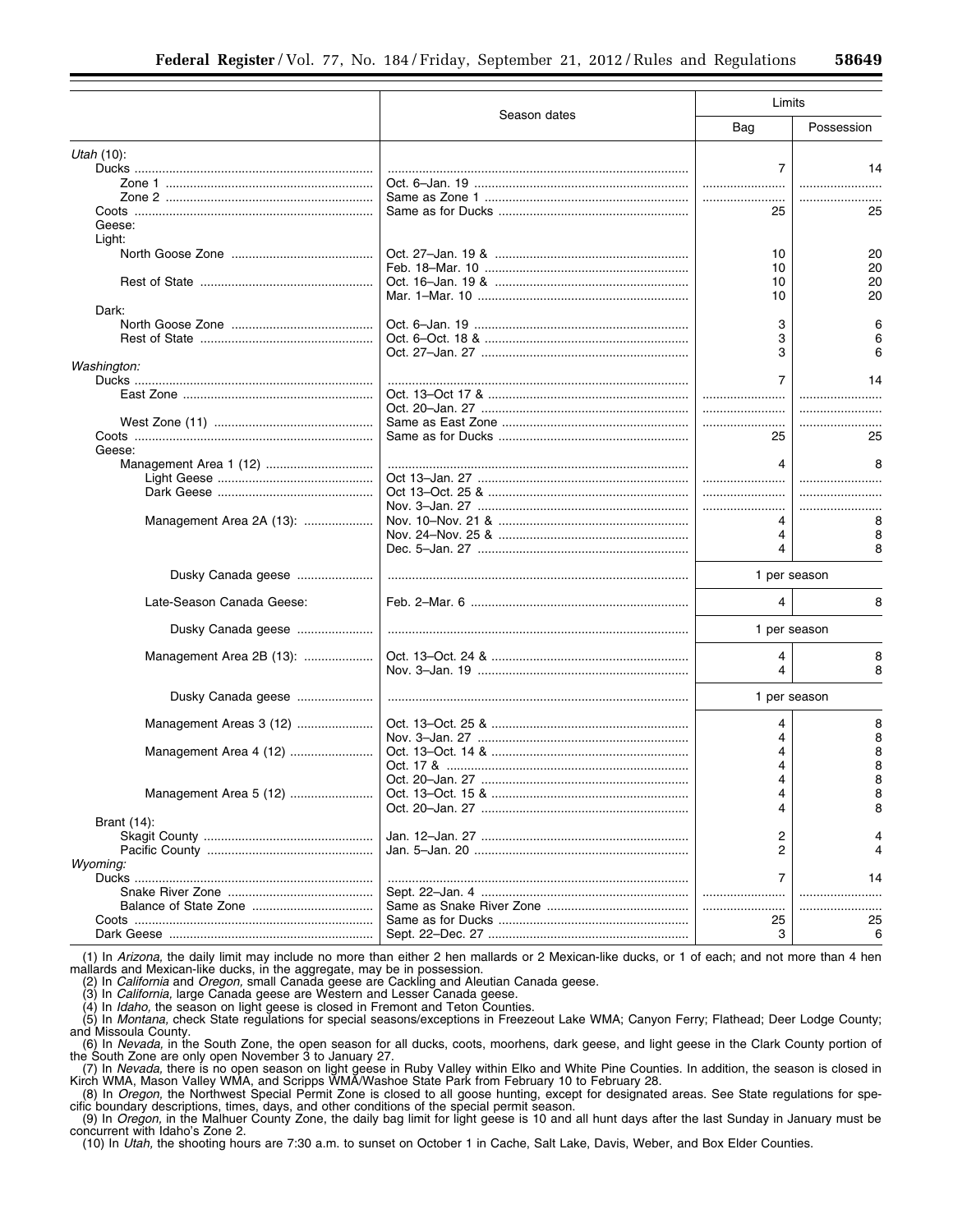(11) In *Washington,* the daily bag limit in the West Zone may include no more than 2 scoters, 2 long-tailed ducks, and 2 goldeneyes, with the possession limit twice the daily bag limit. The daily bag and possession limit, and the season limit, for harlequins is 1. (12) In *Washington,* in State Goose Area 4, hunting is allowed only on Saturdays, Sundays, Wednesdays, and certain holidays. In State Goose

Areas 1, 3, and 5, hunting is allowed everyday. See State regulations for details, including shooting hours.

(13) In *Washington,* see State regulations for specific dates and conditions of permit hunts and closures for Canada geese.

(14) In *Washington,* brant may be hunted in Skagit and Pacific Counties only; see State regulations for specific dates.

(f) *Youth Waterfowl Hunting Days.* 

The following seasons are open only to youth hunters. Youth hunters must be accompanied into the field by an adult at least 18 years of age. This adult

cannot duck hunt but may participate in other open seasons.

Definition

*Youth Hunters:* Includes youths 15 years of age or younger.

**Note:** The following seasons are in addition to the seasons published previously in the August 31, 2012, **Federal Register** (77 FR 53752). Bag and possession limits will conform to those set for the regular season.

|                           |  |        |                                                                     |  |  | Season dates                                                             |
|---------------------------|--|--------|---------------------------------------------------------------------|--|--|--------------------------------------------------------------------------|
| ATLANTIC FLYWAY           |  |        |                                                                     |  |  |                                                                          |
|                           |  |        |                                                                     |  |  |                                                                          |
|                           |  |        |                                                                     |  |  |                                                                          |
|                           |  |        | Ducks, mergansers, coots, moorhens, and geese  Feb. 2 & 3.          |  |  |                                                                          |
|                           |  |        |                                                                     |  |  |                                                                          |
|                           |  |        |                                                                     |  |  |                                                                          |
|                           |  |        | Ducks, coots, snow geese, Canada geese, sea ducks, and              |  |  | Nov. 3 & Feb. 9.                                                         |
|                           |  | brant. |                                                                     |  |  |                                                                          |
|                           |  |        | Ducks, geese, mergansers, coots, moorhens, and galli-               |  |  | Sept. 29 & Oct. 6.                                                       |
|                           |  | nules: |                                                                     |  |  |                                                                          |
|                           |  |        |                                                                     |  |  | Oct. 6 & Nov. 3.                                                         |
|                           |  |        |                                                                     |  |  | Oct. 13 & Nov. 10.                                                       |
|                           |  |        |                                                                     |  |  | Oct. 27 & Nov. 3.                                                        |
|                           |  |        |                                                                     |  |  |                                                                          |
|                           |  |        | Ducks, mergansers, Canada geese (9), tundra swans (10), Feb. 2 & 9. |  |  |                                                                          |
|                           |  |        | and coots.                                                          |  |  |                                                                          |
|                           |  |        |                                                                     |  |  |                                                                          |
|                           |  |        |                                                                     |  |  |                                                                          |
|                           |  |        |                                                                     |  |  |                                                                          |
|                           |  |        |                                                                     |  |  |                                                                          |
|                           |  |        |                                                                     |  |  | Ducks, mergansers, coots, moorhens, gallinules, tundra Oct. 20 & Feb. 2. |
|                           |  |        | swans (10), and Canada geese (11).                                  |  |  |                                                                          |
|                           |  |        |                                                                     |  |  |                                                                          |
| <b>MISSISSIPPI FLYWAY</b> |  |        |                                                                     |  |  |                                                                          |
|                           |  |        |                                                                     |  |  |                                                                          |
|                           |  |        | Ducks, geese, mergansers, coots, moorhens, and galli- Feb. 2 & 3.   |  |  |                                                                          |
|                           |  | nules. |                                                                     |  |  |                                                                          |
|                           |  |        | Ducks, geese, mergansers, and coots:                                |  |  |                                                                          |
|                           |  |        |                                                                     |  |  | Oct. 13 & 14.<br>Oct. 20 & 21.                                           |
|                           |  |        |                                                                     |  |  | Nov. 3 & 4.                                                              |
|                           |  |        |                                                                     |  |  | Nov. 10 & 11.                                                            |
|                           |  |        | Ducks, mergansers, coots, moorhens, gallinules, and                 |  |  |                                                                          |
|                           |  | qeese: |                                                                     |  |  |                                                                          |
|                           |  |        |                                                                     |  |  | Oct. 13 & 14.<br>Oct. 27 & 28.                                           |
|                           |  |        |                                                                     |  |  | Oct. 27 & 28.                                                            |
|                           |  |        | Ducks, geese, mergansers, coots:                                    |  |  |                                                                          |
|                           |  |        |                                                                     |  |  |                                                                          |
|                           |  |        |                                                                     |  |  | Oct. 20 & 21.<br>Oct. 13 & 14.                                           |
|                           |  |        | Ducks, geese, mergansers, coots, moorhens, and galli-               |  |  |                                                                          |
|                           |  | nules: |                                                                     |  |  |                                                                          |
|                           |  |        |                                                                     |  |  | Feb. 2 & 3.                                                              |
|                           |  |        | Ducks, mergansers, coots, moorhens, gallinules, and                 |  |  | Nov. 3 & 4.                                                              |
|                           |  | geese: |                                                                     |  |  |                                                                          |
|                           |  |        |                                                                     |  |  | Nov. 3 & 4.                                                              |
|                           |  |        |                                                                     |  |  | Nov. 10 & 11.                                                            |
|                           |  |        |                                                                     |  |  | Nov. 3 & 4.                                                              |
|                           |  |        |                                                                     |  |  |                                                                          |
|                           |  |        | Ducks, mergansers, coots, moorhens, gallinules, and Feb. 2 & 3.     |  |  |                                                                          |
|                           |  | geese. |                                                                     |  |  |                                                                          |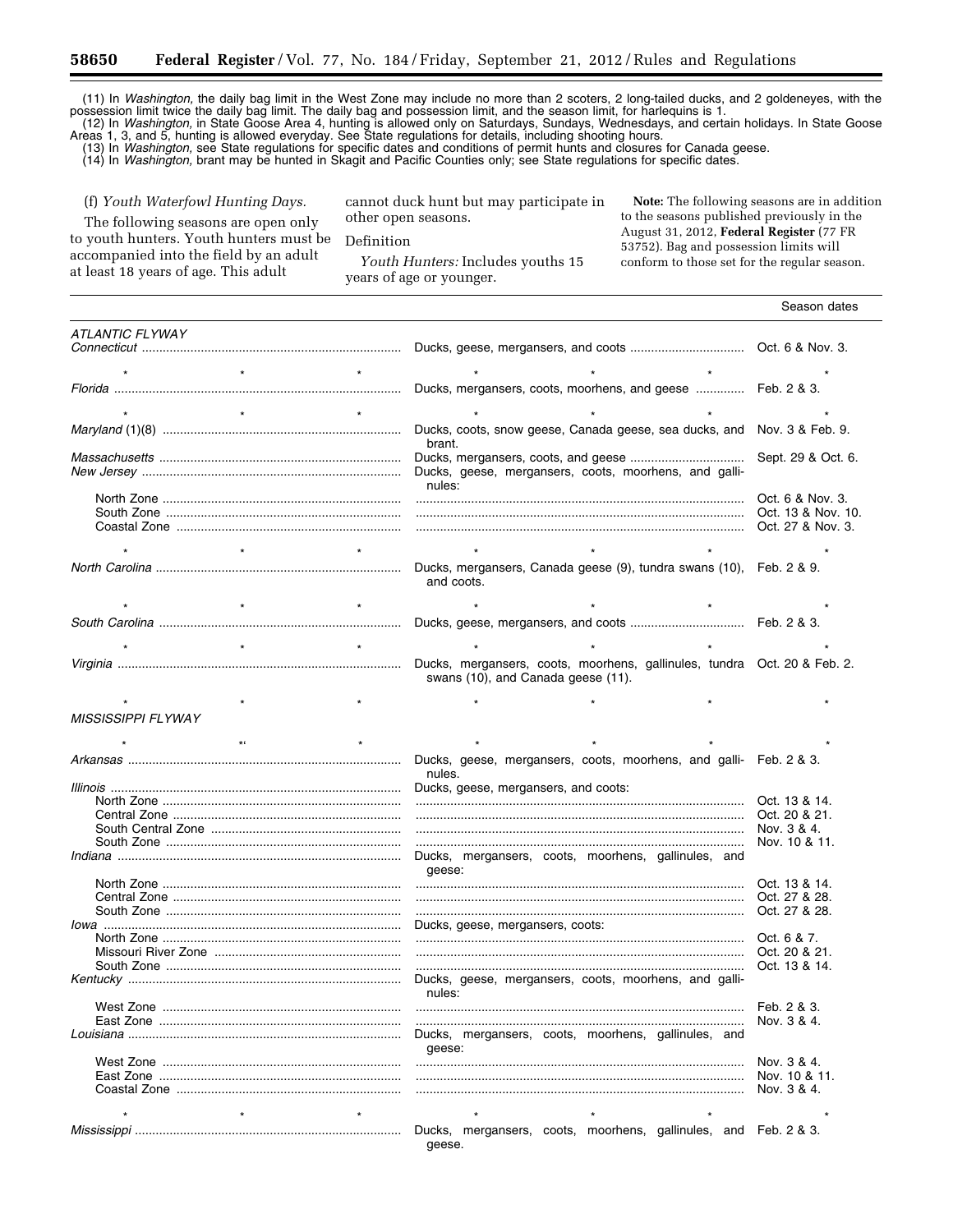|                       |                                                                      | Season dates        |
|-----------------------|----------------------------------------------------------------------|---------------------|
|                       | geese:                                                               |                     |
|                       |                                                                      | Oct. 20 & 21.       |
|                       |                                                                      | Oct. 27 & 28.       |
|                       |                                                                      | Nov. 17 & 18.       |
|                       | Ducks, mergansers, coots, moorhens, gallinules, and                  |                     |
|                       | geese:                                                               |                     |
|                       |                                                                      | Sept. 29 & 30.      |
|                       |                                                                      |                     |
|                       |                                                                      | Sept. 29 & 30.      |
|                       |                                                                      | Nov. 23 & 24.       |
|                       | Ducks, mergansers, coots, moorhens, gallinules, and<br>geese:        |                     |
|                       |                                                                      | Feb. 2 & 9.         |
|                       |                                                                      | Feb. 2 & 9.         |
|                       |                                                                      |                     |
|                       |                                                                      |                     |
| <b>CENTRAL FLYWAY</b> |                                                                      |                     |
|                       |                                                                      |                     |
|                       | Ducks, dark geese, mergansers, and coots:                            |                     |
|                       |                                                                      | Sept. 29 & 30.      |
|                       |                                                                      |                     |
| Low Plains:           |                                                                      |                     |
|                       |                                                                      |                     |
|                       |                                                                      |                     |
|                       |                                                                      |                     |
|                       |                                                                      |                     |
|                       |                                                                      |                     |
|                       | Ducks, geese, mergansers, and coots:                                 |                     |
|                       |                                                                      |                     |
|                       |                                                                      |                     |
|                       |                                                                      |                     |
|                       |                                                                      |                     |
|                       | Ducks, mergansers, coots, and geese:                                 |                     |
|                       |                                                                      |                     |
| Low Plains:           |                                                                      |                     |
|                       |                                                                      |                     |
|                       |                                                                      |                     |
|                       |                                                                      |                     |
|                       |                                                                      |                     |
|                       |                                                                      |                     |
|                       | Ducks, geese, mergansers, moorhens, gallinules, and<br>coots:        |                     |
|                       |                                                                      |                     |
| Low Plains:           |                                                                      |                     |
|                       |                                                                      |                     |
|                       |                                                                      |                     |
|                       |                                                                      |                     |
|                       |                                                                      |                     |
| <b>PACIFIC FLYWAY</b> |                                                                      |                     |
| Arizona               | Ducks, geese, brant, mergansers, coots, moorhens, and                |                     |
|                       | gallinules.                                                          |                     |
|                       |                                                                      | Sept. 29 & 30.      |
|                       |                                                                      | Feb. 2 & 3.         |
|                       |                                                                      |                     |
|                       | Ducks, geese, brant, mergansers, coots, moorhens, and<br>gallinules: |                     |
|                       |                                                                      | Sept. 22 & 23.      |
|                       |                                                                      | Feb. 2 & 3.         |
|                       |                                                                      | Feb. 2 & 3.         |
|                       |                                                                      |                     |
|                       |                                                                      | Feb. 2 & 3.         |
|                       |                                                                      |                     |
|                       |                                                                      |                     |
|                       | Ducks, geese, mergansers, coots, moorhens, and galli-                |                     |
|                       | nules:                                                               |                     |
|                       |                                                                      |                     |
|                       |                                                                      | Sept. 15 & Jan. 12. |
|                       |                                                                      | Sept. 29 & Feb. 9.  |
|                       |                                                                      | Feb. 9 & 10.        |
|                       |                                                                      |                     |

(1) In Maryland, youth hunter(s) must be accompanied by an adult at least 21 years old and who possesses a current Maryland hunting license or is exempt from the hunting license requirement. The adult accompanying the youth hunter(s) may not possess a hunting weapon and may not participate in other seasons that are open on the youth days.

(4) In Kansas, the adult accompanying the youth must possess any licenses and/or stamps required by law for that individual to hunt water-fowl.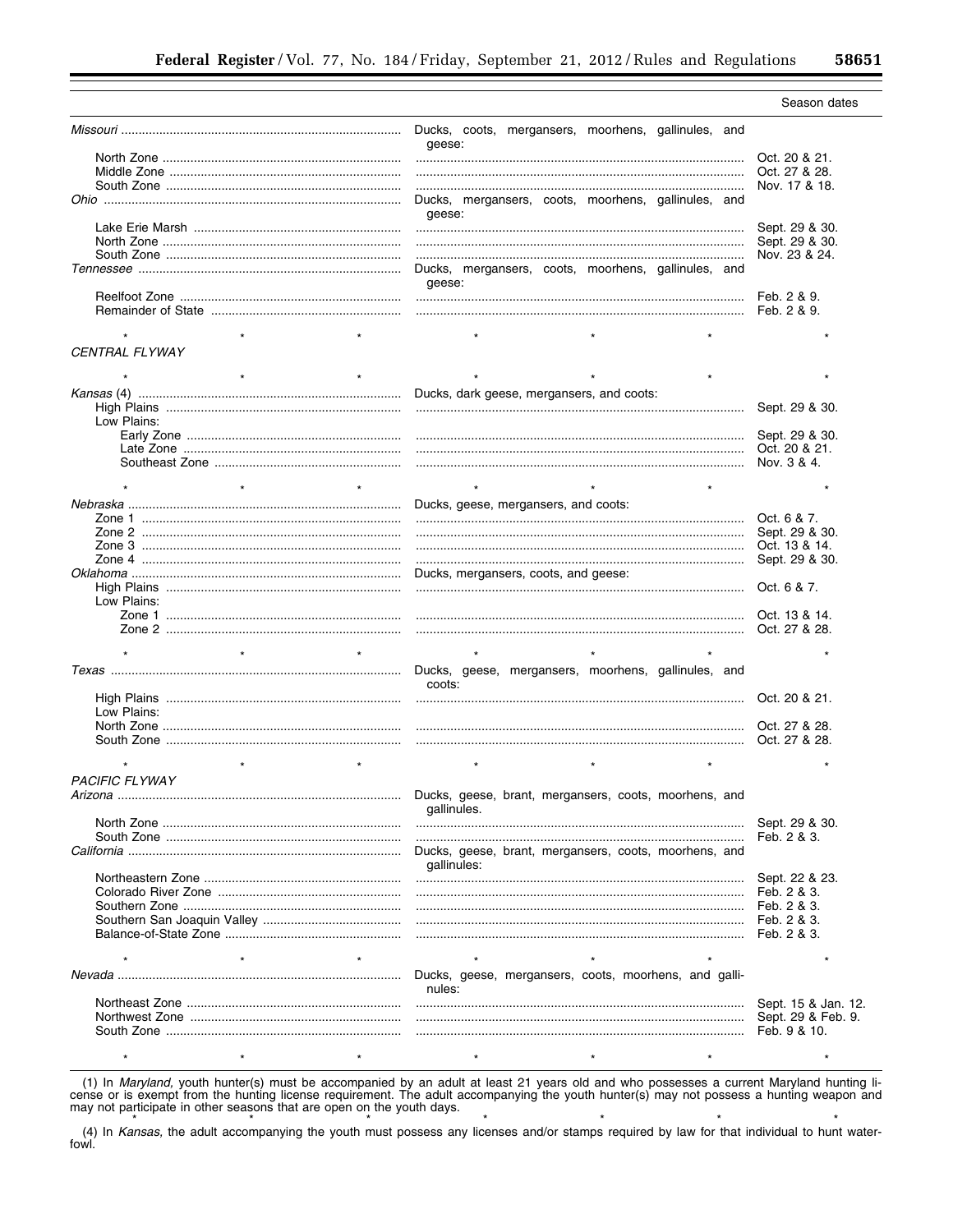\*\*\*\*\*\*\* (8) In *Maryland,* the bag limit for Canada geese is 2 in the AP Zone and 5 in the RP Zone.

(9) In *North Carolina,* the daily bag limit in the Northeast Hunt Zone may not include dark geese except by permit.

(10) In *North Carolina* and *Virginia,* the daily bag limit may not include tundra swans except by permit.

(11) In *Virginia,* the daily bag limit for Canada geese is 2.

■ 4. Section 20.106 is amended by adding the entries for the following States in alphabetical order to read as follows:

#### **§ 20.106 Seasons, limits, and shooting hours for sandhill cranes.**

Subject to the applicable provisions of the preceding sections of this part, areas open to hunting, respective open seasons (dates inclusive), shooting and hawking hours, and daily bag and possession limits on the species designated in this section are as follows:

Shooting and hawking hours are onehalf hour before sunrise until sunset, except as otherwise restricted by State regulations. Area descriptions were published in the August 30, 2012, **Federal Register** (77 FR 53118).

Federally authorized, State-issued permits are issued to individuals, and only the individual whose name and address appears on the permit at the time of issuance is authorized to take sandhill cranes at the level allowed by the permit, in accordance with provisions of both Federal and State regulations governing the hunting

season. The permit must be carried by the permittee when exercising its provisions and must be presented to any law enforcement officer upon request. The permit is not transferable or assignable to another individual, and may not be sold, bartered, traded, or otherwise provided to another person. If the permit is altered or defaced in any way, the permit becomes invalid.

**Note:** The following seasons are in addition to the seasons published previously in the August 31, 2012, **Federal Register** (77 FR 53752).

|                           |  |              |     | _imits |            |
|---------------------------|--|--------------|-----|--------|------------|
|                           |  | Season dates | Bag |        | Possession |
| <b>MISSISSIPPI FLYWAY</b> |  |              |     |        |            |
| <b>CENTRAL FLYWAY</b>     |  |              |     |        |            |
|                           |  |              |     |        |            |
|                           |  |              |     |        |            |
| Texas (1):                |  |              |     |        |            |
|                           |  |              |     |        |            |

(1) Each person participating in the regular sandhill crane seasons must have a valid sandhill crane hunting permit and/or a State-issued Harvest Information Survey Program (HIP) certification for game bird hunting in their possession while hunting.

\* \* \* \* \* \* \* \* \* \* \* \* \* \* \* (6) In *Kentucky,* the season limit is 2 cranes. If the harvest objective of 400 cranes is obtained before the season ending date, the season will close.

■ 5. Section 20.107 is revised to read as follows:

#### **§ 20.107 Seasons, limits, and shooting hours for swans.**

Subject to the applicable provisions of the preceding sections of this part, areas open to hunting, respective open seasons (dates inclusive), shooting and hawking hours, and daily bag and possession limits on the species designated in this section are as follows:

Shooting hours are one-half hour before sunrise until sunset, except as

otherwise restricted by State regulations. Hunting is by State permit only.

Federally authorized, State-issued permits are issued to individuals, and only the individual whose name and address appears on the permit at the time of issuance is authorized to take sandhill cranes at the level allowed by the permit, in accordance with provisions of both Federal and State regulations governing the hunting season. The permit must be carried by

the permittee when exercising its provisions and must be presented to any law enforcement officer upon request. The permit is not transferable or assignable to another individual, and may not be sold, bartered, traded, or otherwise provided to another person. If the permit is altered or defaced in any way, the permit becomes invalid.

**Note:** Successful permittees must immediately validate their harvest by that method required in State regulations.

|                        | Season dates | Limits                       |
|------------------------|--------------|------------------------------|
| <b>ATLANTIC FLYWAY</b> |              | 1 tundra swan per            |
|                        |              | season.<br>1 tundra swan per |
| CENTRAL FLYWAY (1)     |              | season.                      |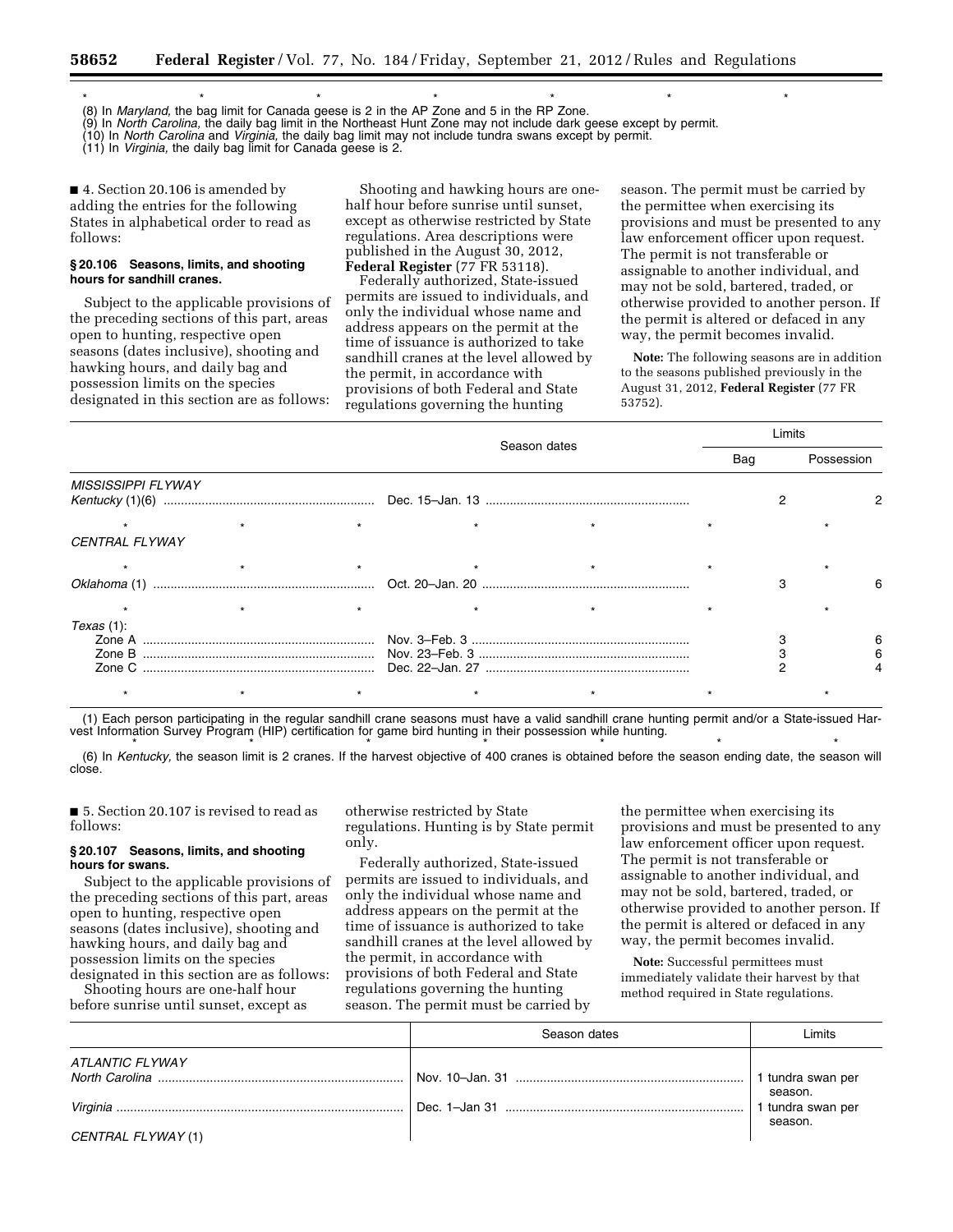|                       | Season dates | Limits                                                          |
|-----------------------|--------------|-----------------------------------------------------------------|
|                       |              | 1 tundra swan per<br>season.                                    |
|                       |              | 1 tundra swan per                                               |
|                       |              | season.<br>1 tundra swan per<br>permit.                         |
| PACIFIC FLYWAY (1)(2) |              | 1 swan per season.<br>2 swans per season.<br>1 swan per season. |

(1) See State regulations for description of area open to swan hunting.

(2) Any species of swan may be taken.

(3) In *Montana,* all harvested swans must be reported by way of a bill measurement card within 3 days of harvest.

(4) All harvested swans and tags must be checked or registered within 5 days of harvest.

(5) Harvests of trumpeter swans are limited to 5 in Nevada and 10 in Utah. When it has been determined that the quota of trumpeter swans allotted to Nevada and Utah will have been filled, the season for taking of any swan species in the respective State will be closed by either the Director upon giving public notice through local information media at least 48 hours in advance of the time and date of closing, or by the State through State regulations with such notice and time (not less than 48 hours) as they deem necessary.

(6) In *Utah,* all harvested swans and tags must be checked or registered within 3 days of harvest.

■ 6. Section 20.109 is amended by adding the entries for the following States in alphabetical order to read as follows:

#### **§ 20.109 Extended seasons, limits, and hours for taking migratory game birds by falconry.**

Subject to the applicable provisions of the preceding sections of this part, areas open to hunting, respective open seasons (dates inclusive), hawking hours, and daily bag and possession limits for the species designated in this section are prescribed as follows:

Hawking hours are one-half hour before sunrise until sunset except as otherwise restricted by State regulations.

Area descriptions were published in the August 17, 2012 (77 FR 49868) and August 30, 2012 (77 FR 53118) **Federal Registers**.

*Limits:* The daily bag limit may include no more than 3 migratory game birds, singly or in the aggregate. The possession limit is twice the daily bag limit. These limits apply to falconry during both regular hunting seasons and extended falconry seasons—unless further restricted by State regulations.

The falconry bag and possession limits are not in addition to regular season limits. Unless otherwise specified, extended falconry for ducks does not include sea ducks within the special sea duck areas.

Although many States permit falconry during the gun seasons, only extended falconry seasons are shown below. Please consult State regulations for details.

**Note:** The following seasons are in addition to the seasons published previously in the August 31, 2012, **Federal Register** (77 FR 53752).

Extended falconry dates

| ATLANTIC FLYWAY<br>Delaware |         |                                  |
|-----------------------------|---------|----------------------------------|
| $\star$                     | $\star$ | $\star$                          |
| Florida                     |         |                                  |
| $\star$<br>$\star$          | $\star$ | $\star$                          |
| Georgia                     |         | Oct. 30-Nov. 12 & Feb. 4-Mar. 1. |
| Maine                       |         |                                  |
|                             |         |                                  |
| Maryland                    |         |                                  |
| $\star$<br>$\star$          | $\star$ |                                  |
|                             |         |                                  |
|                             |         |                                  |
| Massachusetts               |         |                                  |
| New Hampshire               |         |                                  |
|                             |         |                                  |
|                             |         | 14.                              |
|                             |         |                                  |
| New Jersev                  |         |                                  |
|                             |         | Jan. 2-Jan. 15.                  |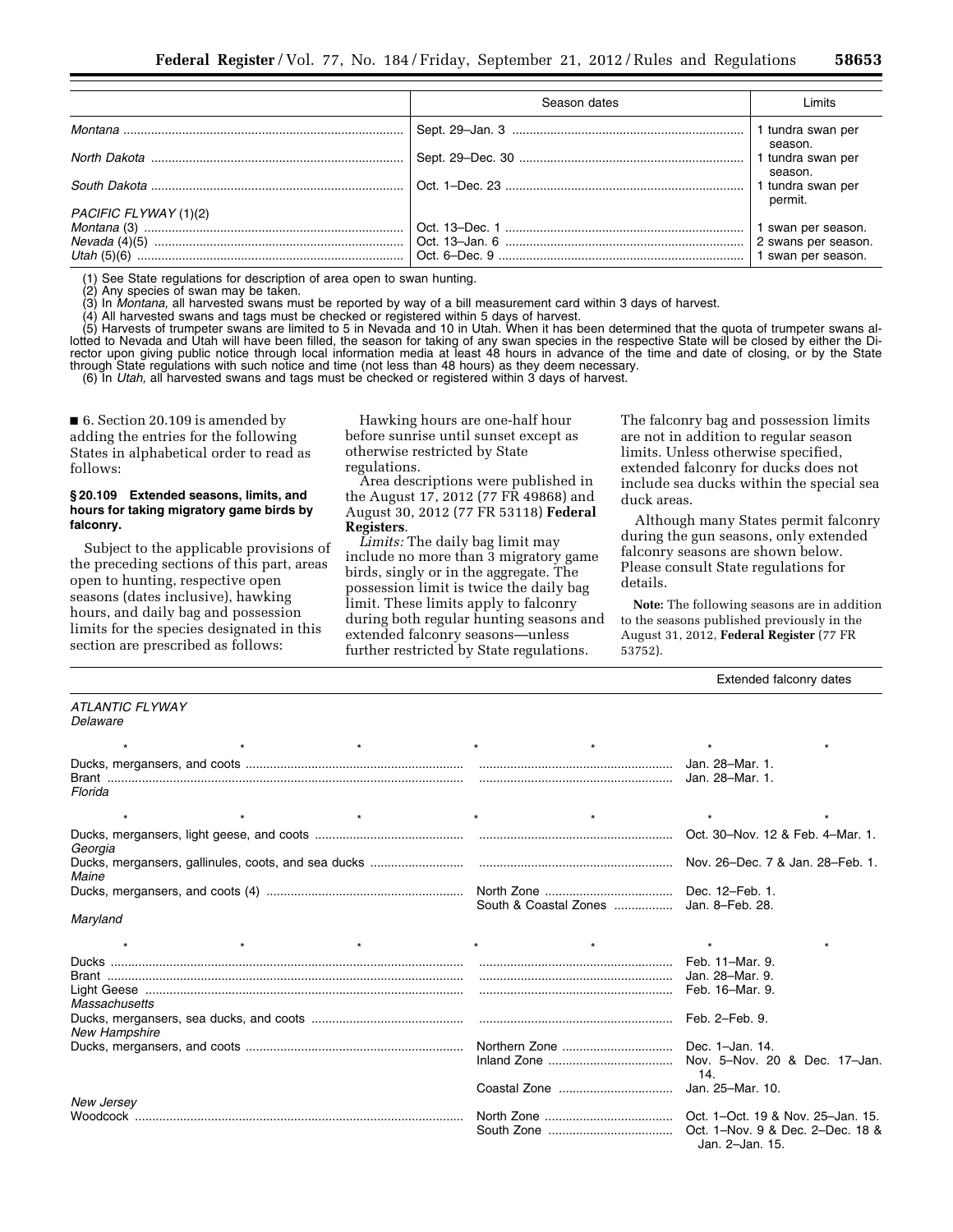Ξ

|                           |                                                           | Extended falconry dates                                              |
|---------------------------|-----------------------------------------------------------|----------------------------------------------------------------------|
|                           | Coastal Zone  Feb. 4-Mar. 9.                              |                                                                      |
| <b>New York</b>           |                                                           |                                                                      |
|                           | Long Island Zone  Nov. 1-Nov. 22 & Nov. 26-Dec. 1         | & Jan. 28-Feb. 13.                                                   |
|                           |                                                           | Dec. 17-Jan. 13.                                                     |
|                           |                                                           |                                                                      |
|                           |                                                           | Dec. 31-Jan. 13.                                                     |
| <b>North Carolina</b>     |                                                           |                                                                      |
|                           |                                                           | $\star$                                                              |
| Pennsylvania              |                                                           | Oct. 22-Nov. 3 & Jan. 28-Feb. 16.                                    |
|                           |                                                           |                                                                      |
|                           |                                                           | & Feb. 21-Mar. 9.                                                    |
|                           |                                                           | Oct. 22-Nov. 13 & Feb. 16-Mar.                                       |
|                           |                                                           | 9.<br>Northwest Zone  Dec. 15-Jan. 12 & Feb. 22-Mar.                 |
|                           |                                                           | 9.                                                                   |
|                           |                                                           |                                                                      |
|                           |                                                           |                                                                      |
| South Carolina            |                                                           |                                                                      |
|                           |                                                           | Nov. 1–Nov. 16 & Nov. 25–Nov.                                        |
|                           |                                                           | 30 & Jan. 28–Feb. 2.                                                 |
| Virginia                  |                                                           |                                                                      |
|                           |                                                           |                                                                      |
|                           |                                                           | Dec. 3-Dec. 7 & Jan. 28-Feb. 28.<br>Dec. 3–Dec. 7 & Jan. 28–Feb. 28. |
|                           |                                                           |                                                                      |
|                           |                                                           | Western (SJBP) Zone  Dec. 8-Dec. 13 & Feb. 16-Feb.                   |
|                           |                                                           | 28.<br>Oct. 4–Nov. 16 & Nov. 26–Dec. 7                               |
|                           |                                                           | & Jan. 28-Jan. 31.                                                   |
| <b>MISSISSIPPI FLYWAY</b> |                                                           |                                                                      |
| Arkansas                  |                                                           |                                                                      |
| Illinois                  |                                                           |                                                                      |
|                           | $\star$                                                   |                                                                      |
| Indiana                   |                                                           |                                                                      |
|                           |                                                           |                                                                      |
|                           |                                                           | Sept. 27-Sept. 30 & Feb. 14-Mar.                                     |
|                           |                                                           | 10.                                                                  |
|                           |                                                           | Oct. 27-Nov. 2 & Feb. 17-Mar.<br>10.                                 |
|                           |                                                           | Oct. 27-Nov. 2 & Feb. 17-Mar.                                        |
| lowa                      |                                                           | 10.                                                                  |
|                           |                                                           | Dec. 15-Jan. 28.                                                     |
|                           | Missouri River Zone                                       | Dec. 21-Feb. 3.                                                      |
|                           |                                                           | Dec. 15-Jan. 28.                                                     |
|                           | North Goose Zone                                          | Dec. 12-Jan. 13.                                                     |
|                           | Missouri River Zone<br>South Goose Zone  Dec. 19-Jan. 18. | Dec. 26-Jan. 18.                                                     |
| Kentucky                  |                                                           |                                                                      |
|                           |                                                           | Nov. 5-Nov. 21 & Nov. 26-Dec. 2                                      |
|                           |                                                           | & Jan. 28-Jan. 31.<br>Nov. 5-Nov. 21.                                |
| Louisiana                 |                                                           |                                                                      |
|                           |                                                           | $\star$                                                              |
|                           |                                                           | Nov. 3-Nov. 9 & Jan. 3-Feb. 1.                                       |
|                           |                                                           | Nov. 3-Nov. 9 & Dec. 10-Dec. 21<br>& Jan. 21-Feb. 1.                 |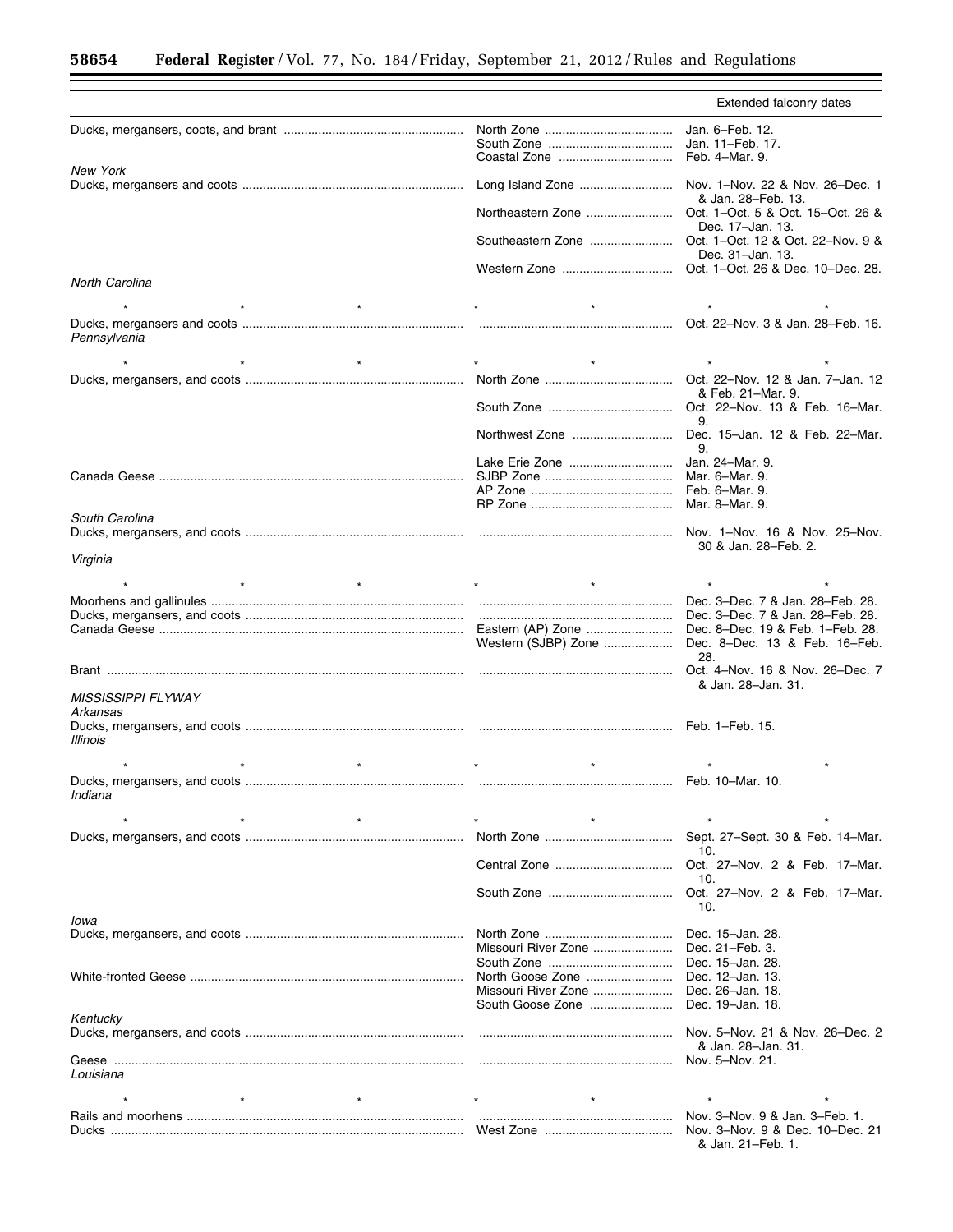|                       |                                                           | Extended falconry dates                                         |
|-----------------------|-----------------------------------------------------------|-----------------------------------------------------------------|
|                       |                                                           | & Jan. 28-Feb. 1.                                               |
|                       |                                                           | Jan. 21-Feb. 1.                                                 |
| Michigan<br>Minnesota |                                                           |                                                                 |
|                       |                                                           |                                                                 |
| Mississippi           |                                                           |                                                                 |
|                       |                                                           | 8.                                                              |
| Missouri              |                                                           |                                                                 |
| $\star$               | $\star$                                                   |                                                                 |
| Ohio                  |                                                           | 10.                                                             |
|                       |                                                           | 10.                                                             |
|                       |                                                           |                                                                 |
| Tennessee             |                                                           | 10.                                                             |
| $\star$               | $\star$                                                   |                                                                 |
| Wisconsin             |                                                           | Sept. 13-Oct. 18 & Nov. 15-Nov.<br>18.                          |
|                       |                                                           | & Nov. 26-Dec. 16.                                              |
|                       |                                                           | & Dec. 3-Dec. 16.                                               |
|                       | Mississippi River Zone  Sept. 1-Sept. 21 & Oct. 1-Oct. 12 | & Dec. 3-Dec. 16.                                               |
|                       |                                                           | 16.                                                             |
| CENTRAL FLYWAY        |                                                           | 24.                                                             |
| Kansas                |                                                           |                                                                 |
|                       |                                                           |                                                                 |
| Nebraska              |                                                           | $\star$                                                         |
|                       |                                                           | & Jan. 25-Feb. 8.                                               |
|                       | Zone 2:<br>Low Plains                                     | Sept. 8-Sept. 23 & Sept. 29-Sept.                               |
|                       | High Plains                                               | 30 & Jan. 25–Feb. 8.<br>Sept. 8-Sept. 16 & Sept. 29-Sept.       |
|                       | Zone 3:                                                   | 30.                                                             |
|                       | Low Plains                                                | Sept. 8-Sept. 23 & Oct. 13-Oct.<br>14 & Jan. 25–Feb. 8.         |
|                       | High Plains                                               | Sept. 8-Sept. 16 & Oct. 13-Oct.<br>14.                          |
| Oklahoma              |                                                           | Sept. 8-Sept. 23 & Sept. 29-Sept.<br>30 & Jan. 25–Feb. 8.       |
| South Dakota          |                                                           | Feb. 11-Feb. 25.                                                |
|                       | Low Plains:                                               |                                                                 |
|                       |                                                           | Sept. 1–Sept. 14 & Sept. 17–Sept.                               |
|                       |                                                           | 21 & Dec. 12–Dec. 23.<br>Sept. 1–Sept. 14 & Sept. 15–Sept.      |
|                       |                                                           | 19 & Dec. 12–Dec. 23.<br>Sept. 1–Sept. 14 & Sept. 17–Oct.<br>3. |